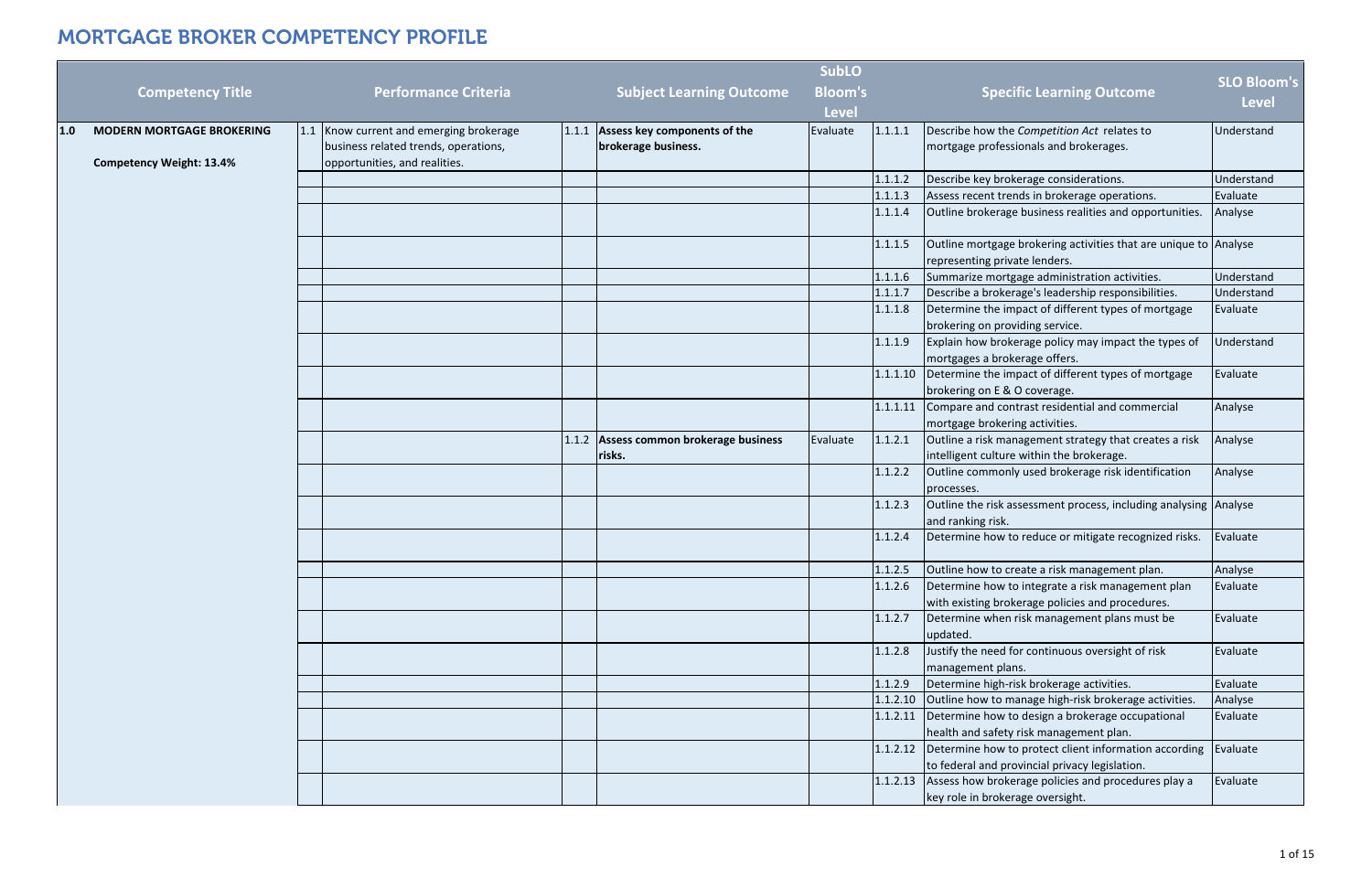|          | <b>Specific Learning Outcome</b>                                                                                                                                                           | <b>SLO Bloom's</b><br><b>Level</b> |
|----------|--------------------------------------------------------------------------------------------------------------------------------------------------------------------------------------------|------------------------------------|
| 1.1.2.14 | Assess how brokerage policies and procedures play a<br>key role in risk management.                                                                                                        | Evaluate                           |
| 1.1.2.15 | Assess how brokerage policies and procedures play a<br>key role in safeguarding personal and confidential<br>information.                                                                  | Evaluate                           |
| 1.1.2.16 | Outline the consequences of failing to ensure IT<br>infrastructure is secure, properly licensed, and up to<br>date.                                                                        | Analyse                            |
| 1.1.2.17 | Outline the components of an IT policy and<br>cybersecurity plan, including mobile devices, encryption<br>technology, password policies, and network access.                               | Analyse                            |
| 1.1.2.18 | Outline the relationship between a cybersecurity plan<br>and brokerage policies and procedures.                                                                                            | Analyse                            |
| 1.1.2.19 | Outline risk assessment audit schedule requirements.                                                                                                                                       | Analyse                            |
| 1.1.2.20 | Outline the benefits of risk assessment audits.                                                                                                                                            | Analyse                            |
| 1.1.2.21 | Outline security measures testing processes brokerages<br>may use.                                                                                                                         | Analyse                            |
| 1.1.2.22 | Determine brokerage IT policy and cybersecurity risk<br>education and training options for mortgage associates<br>and unlicensed staff.                                                    | Evaluate                           |
| 1.1.2.23 | Determine how cybersecurity insurance mitigates<br>brokerage cybersecurity risks.                                                                                                          | Evaluate                           |
| 1.1.2.24 | Compare and contrast various cybersecurity insurance<br>packages in the market.                                                                                                            | Analyse                            |
| 1.1.2.25 | Justify a brokerage's need to create an incident<br>response team to deal with cybersecurity attacks and<br>privacy or confidentiality breaches.                                           | Evaluate                           |
| 1.1.2.26 | Outline a brokerage's obligation to report a personal<br>information breach to the Office of the Information<br>Privacy Commissioner.                                                      | Analyse                            |
| 1.1.3.1  | Outline key factors impacting brokerage profitability.                                                                                                                                     | Analyse                            |
| 1.1.4.1  | Select potential service providers and technology based<br>on brokerage needs.                                                                                                             | Understand                         |
| 1.1.4.2  | Determine technology solution options that comply<br>with brokerage requirements (platforms, security,<br>capability, or accessibility).                                                   | Evaluate                           |
| 1.1.5.1  | Compare and contrast brokerage business models<br>based on franchise and licensing options, national<br>brokerage membership opportunities, brokerage<br>independence, and business needs. | Evaluate                           |
|          |                                                                                                                                                                                            |                                    |

|                                  |                             |                                                           | <b>SubLO</b>   |          |                                                                             |
|----------------------------------|-----------------------------|-----------------------------------------------------------|----------------|----------|-----------------------------------------------------------------------------|
| <b>Competency Title</b>          | <b>Performance Criteria</b> | <b>Subject Learning Outcome</b>                           | <b>Bloom's</b> |          | <b>Specific Learning Outcome</b>                                            |
|                                  |                             |                                                           | <b>Level</b>   |          |                                                                             |
| <b>MODERN MORTGAGE BROKERING</b> |                             |                                                           |                |          | 1.1.2.14 Assess how brokerage policies and procedures pla                   |
|                                  |                             |                                                           |                |          | key role in risk management.                                                |
| <b>Competency Weight: 13.4%</b>  |                             |                                                           |                |          | 1.1.2.15 Assess how brokerage policies and procedures pla                   |
| (continued)                      |                             |                                                           |                |          | key role in safeguarding personal and confidential                          |
|                                  |                             |                                                           |                |          | information.                                                                |
|                                  |                             |                                                           |                |          | 1.1.2.16 Outline the consequences of failing to ensure IT                   |
|                                  |                             |                                                           |                |          | infrastructure is secure, properly licensed, and up                         |
|                                  |                             |                                                           |                |          | date.                                                                       |
|                                  |                             |                                                           |                | 1.1.2.17 | Outline the components of an IT policy and                                  |
|                                  |                             |                                                           |                |          | cybersecurity plan, including mobile devices, encr                          |
|                                  |                             |                                                           |                |          | technology, password policies, and network acces                            |
|                                  |                             |                                                           |                |          | $1.1.2.18$ Outline the relationship between a cybersecurity                 |
|                                  |                             |                                                           |                |          | and brokerage policies and procedures.                                      |
|                                  |                             |                                                           |                | 1.1.2.19 | Outline risk assessment audit schedule requireme                            |
|                                  |                             |                                                           |                | 1.1.2.20 | Outline the benefits of risk assessment audits.                             |
|                                  |                             |                                                           |                | 1.1.2.21 | Outline security measures testing processes broke                           |
|                                  |                             |                                                           |                |          | may use.                                                                    |
|                                  |                             |                                                           |                |          | 1.1.2.22 Determine brokerage IT policy and cybersecurity r                  |
|                                  |                             |                                                           |                |          | education and training options for mortgage assor                           |
|                                  |                             |                                                           |                |          | and unlicensed staff.                                                       |
|                                  |                             |                                                           |                | 1.1.2.23 | Determine how cybersecurity insurance mitigates                             |
|                                  |                             |                                                           |                |          | brokerage cybersecurity risks.                                              |
|                                  |                             |                                                           |                | 1.1.2.24 | Compare and contrast various cybersecurity insur                            |
|                                  |                             |                                                           |                |          | packages in the market.                                                     |
|                                  |                             |                                                           |                | 1.1.2.25 | Justify a brokerage's need to create an incident                            |
|                                  |                             |                                                           |                |          | response team to deal with cybersecurity attacks                            |
|                                  |                             |                                                           |                |          | privacy or confidentiality breaches.                                        |
|                                  |                             |                                                           |                | 1.1.2.26 | Outline a brokerage's obligation to report a persor                         |
|                                  |                             |                                                           |                |          | information breach to the Office of the Informatic                          |
| <b>MODERN MORTGAGE BROKERING</b> |                             | $1.1.3$ Assess key factors influencing brokerage Evaluate |                | 1.1.3.1  | Privacy Commissioner.<br>Outline key factors impacting brokerage profitabil |
|                                  |                             | profitability.                                            |                |          |                                                                             |
| <b>Competency Weight: 13.4%</b>  |                             | 1.1.4 Assess the impact of technology on                  | Evaluate       | 1.1.4.1  | Select potential service providers and technology                           |
| (continued)                      |                             | brokerage operations.                                     |                |          | on brokerage needs.                                                         |
|                                  |                             |                                                           |                | 1.1.4.2  | Determine technology solution options that comp                             |
|                                  |                             |                                                           |                |          | with brokerage requirements (platforms, security,                           |
|                                  |                             |                                                           |                |          | capability, or accessibility).                                              |
|                                  |                             | 1.1.5 Determine brokerage franchising                     | Evaluate       | 1.1.5.1  | Compare and contrast brokerage business models                              |
|                                  |                             | options.                                                  |                |          | based on franchise and licensing options, national                          |
|                                  |                             |                                                           |                |          | brokerage membership opportunities, brokerage                               |
|                                  |                             |                                                           |                |          | independence, and business needs.                                           |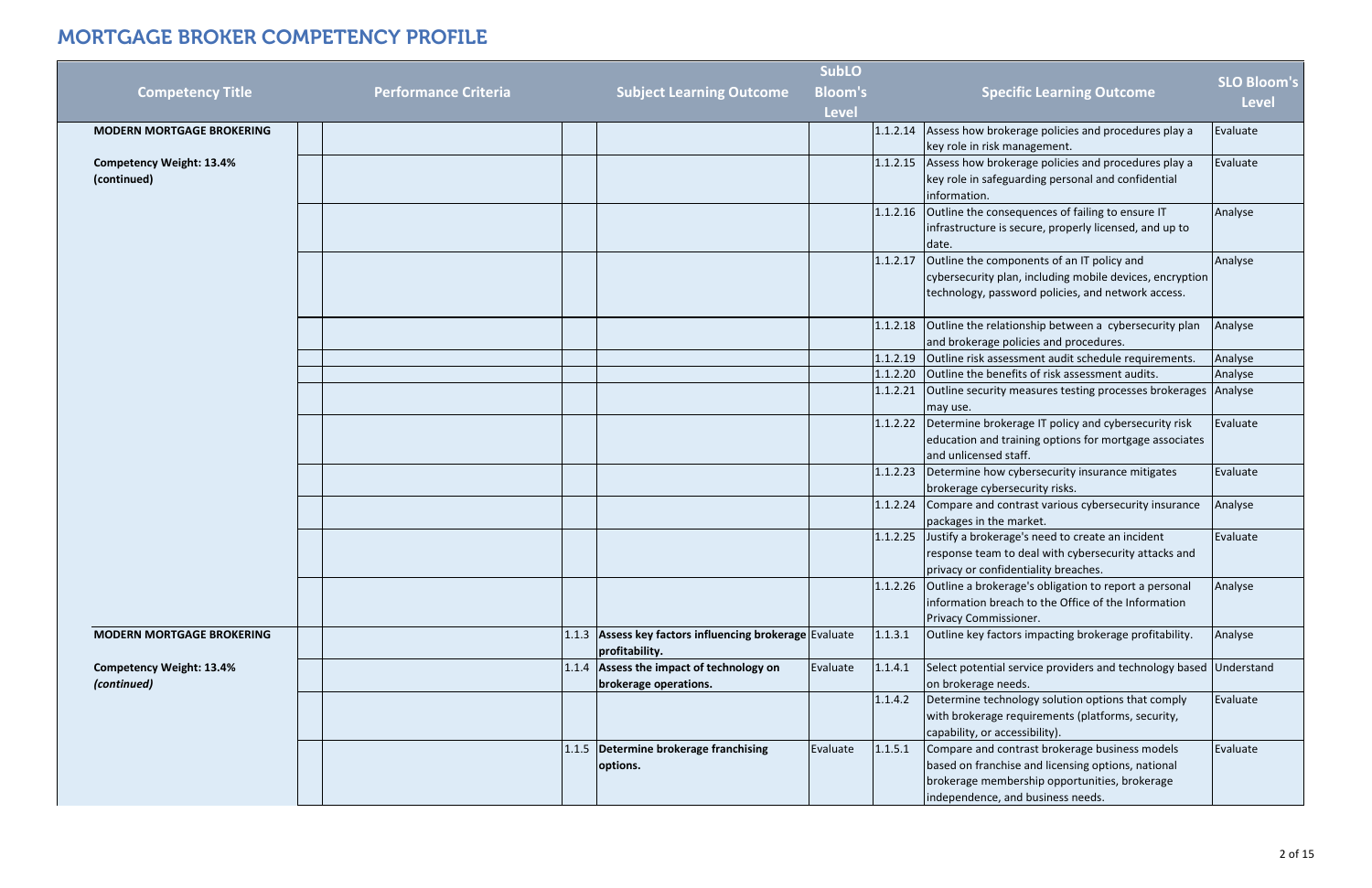|     | <b>Competency Title</b>                        | <b>Performance Criteria</b>                    |       | <b>Subject Learning Outcome</b>                                                                     | <b>SubLO</b><br><b>Bloom's</b> |         | <b>Specific Learning Outcome</b>                                                                    | <b>SLO Bloom's</b> |
|-----|------------------------------------------------|------------------------------------------------|-------|-----------------------------------------------------------------------------------------------------|--------------------------------|---------|-----------------------------------------------------------------------------------------------------|--------------------|
|     |                                                |                                                |       |                                                                                                     | <b>Level</b>                   |         |                                                                                                     | <b>Level</b>       |
|     | <b>MODERN MORTGAGE BROKERING</b>               |                                                |       | 1.1.6 Outline recent trends in the brokerage<br>business.                                           | Analyse                        | 1.1.6.1 | Compare and contrast significant trends that may<br>impact brokerage operations.                    | Analyse            |
|     | <b>Competency Weight: 13.4%</b><br>(continued) |                                                | 1.1.7 | <b>Explain the value of market position and Analyse</b><br>market niches.                           |                                | 1.1.7.1 | Select which market niches a brokerage should focus on Analyse<br>given set contexts and variables. |                    |
| 2.0 | <b>ESTABLISHING A BROKERAGE</b>                | $2.1$ Plan and establish a mortgage brokerage. | 2.1.1 | Assess market data.                                                                                 | Evaluate                       | 2.1.1.1 | Determine how environmental scans and SWOT<br>analyses fit into strategic planning and management.  | Evaluate           |
|     | <b>Competency Weight: 10.4%</b>                |                                                |       |                                                                                                     |                                | 2.1.1.2 | Interpret market data.                                                                              | Apply              |
|     |                                                |                                                | 2.1.2 | Develop a business plan.                                                                            | Create                         | 2.1.2.1 | Implement a business plan and track progress adjusting Apply<br>as needed.                          |                    |
|     |                                                |                                                |       |                                                                                                     |                                | 2.1.2.2 | Determine appropriate business plan adjustments<br>based on progress tracking data.                 | Evaluate           |
|     |                                                |                                                | 2.1.3 | Determine needed financial and other<br>resources.                                                  | Evaluate                       | 2.1.3.1 | Explain the origin of financial and other resources.                                                | Understand         |
|     |                                                |                                                |       |                                                                                                     |                                | 2.1.3.2 | Compare and contrast the different types of E & O<br>insurance.                                     | Analyse            |
|     |                                                |                                                |       |                                                                                                     |                                | 2.1.3.3 | Explain the sources of E & O insurance.                                                             | Understand         |
|     |                                                |                                                |       |                                                                                                     |                                | 2.1.3.4 | Determine the consequences of failing to meet<br>insurance program requirements.                    | Evaluate           |
|     |                                                |                                                |       |                                                                                                     |                                | 2.1.3.5 | Determine the consequences of failing to meet<br>insurance program reporting requirements.          | Evaluate           |
|     |                                                |                                                | 2.1.4 | Develop a plan that includes a budget<br>and allocation of resources.                               | Create                         | 2.1.4.1 | Outline the essential elements of a plan.                                                           | Analyse            |
|     |                                                |                                                |       |                                                                                                     |                                | 2.1.4.2 | Determine resource allocation issues that may affect<br>planning and budgeting.                     | Evaluate           |
|     |                                                |                                                |       |                                                                                                     |                                | 2.1.4.3 | Outline the plan development process.                                                               | Analyse            |
|     |                                                |                                                |       |                                                                                                     |                                | 2.1.4.4 | Outline the essential elements of a budget.                                                         | Analyse            |
|     |                                                |                                                |       |                                                                                                     |                                | 2.1.4.5 | Determine how to monitor a budget and the related<br>adjustment process.                            | Evaluate           |
|     |                                                |                                                | 2.1.5 | <b>Outline ownership options and the</b><br>associated legal and financial<br>requirements of each. | Analyse                        | 2.1.5.1 | Outline the brokerage framework.                                                                    | Analyse            |
|     |                                                |                                                |       |                                                                                                     |                                | 2.1.5.2 | Compare and contrast the brokerage agency and<br>business models.                                   | Analyse            |
|     |                                                |                                                |       | 2.1.6 Outline brokerage registration<br>requirements.                                               | Analyse                        | 2.1.6.1 | Outline the required new and existing associate<br>registration process.                            | Analyse            |
|     |                                                |                                                | 2.1.7 | Develop a strategic plan as well as<br>policies and procedures.                                     | Create                         | 2.1.7.1 | Describe the benefits of strategic business planning.                                               | Understand         |
|     |                                                |                                                |       |                                                                                                     |                                | 2.1.7.2 | Outline the strategic business planning five step<br>process.                                       | Analyse            |
|     |                                                |                                                |       |                                                                                                     |                                | 2.1.7.3 | Outline how to implement cybersecurity policies and<br>practices.                                   | Analyse            |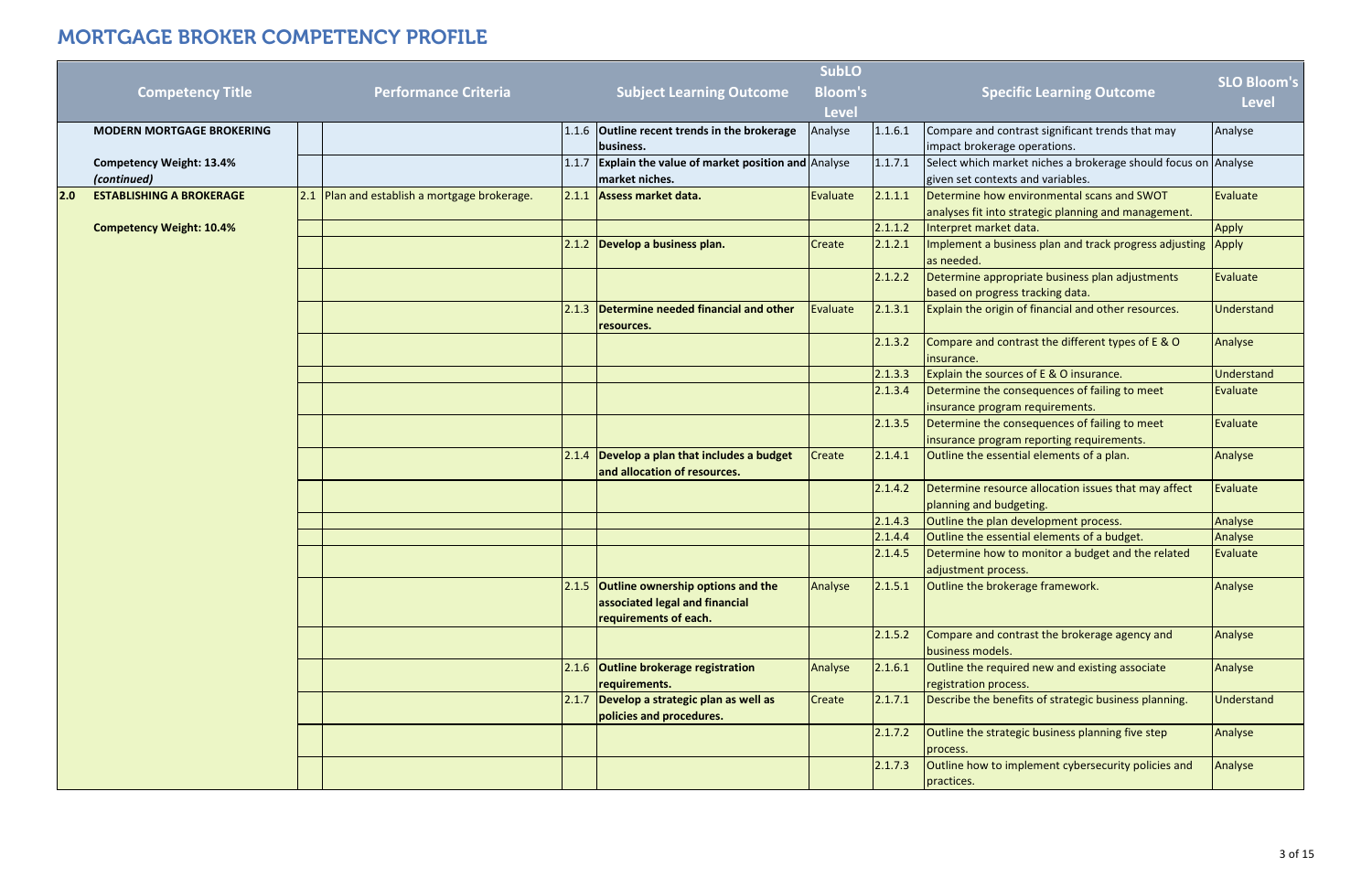| <b>Competency Title</b>                                                                | <b>Performance Criteria</b>                                                                                                    | <b>Subject Learning Outcome</b>                                              | <b>SubLO</b><br><b>Bloom's</b><br><b>Level</b> |          | <b>Specific Learning Outcome</b>                                                                                                                | <b>SLO Bloom's</b><br><b>Level</b> |
|----------------------------------------------------------------------------------------|--------------------------------------------------------------------------------------------------------------------------------|------------------------------------------------------------------------------|------------------------------------------------|----------|-------------------------------------------------------------------------------------------------------------------------------------------------|------------------------------------|
| HIRING STAFF, ASSOCIATES, AND<br>3.0<br><b>BROKERS</b><br><b>Competency Weight: 5%</b> | 3.1 Staff a brokerage according to its needs and in $3.1.1$<br>compliance with applicable labour standards<br>and legislation. | Assess brokerage human resource<br>needs and solutions.                      | Evaluate                                       | 3.1.1.1  | Determine human resource needs.                                                                                                                 | Evaluate                           |
|                                                                                        |                                                                                                                                |                                                                              |                                                | 3.1.1.2  | Describe potential sources for qualified staff.                                                                                                 | Understand                         |
|                                                                                        |                                                                                                                                | 3.1.2 <b>Develop a human resources recruitment</b> Create<br>plan.           |                                                | 3.1.2.1  | Outline essential elements of a recruitment plan.                                                                                               | Analyse                            |
|                                                                                        |                                                                                                                                |                                                                              |                                                | 3.1.2.2  | Explain the recruitment process and associated issues.                                                                                          | Analyse                            |
|                                                                                        |                                                                                                                                | 3.1.3 Determine applicable labour standards<br>and legislative requirements. | Evaluate                                       | 3.1.3.1  | Outline key mortgage brokering related provisions in<br>Alberta's Employment Standards Code and Regulations                                     | Analyse                            |
|                                                                                        |                                                                                                                                |                                                                              |                                                | 3.1.3.2  | Outline brokerage wage payment, earnings, and payroll<br>deduction obligations.                                                                 | Analyse                            |
|                                                                                        |                                                                                                                                |                                                                              |                                                | 3.1.3.3  | Outline brokerage termination of employment<br>obligations.                                                                                     | Analyse                            |
|                                                                                        |                                                                                                                                |                                                                              |                                                | 3.1.3.4  | Compare and contrast brokerage obligations to<br>employees and independent contractors.                                                         | Evaluate                           |
|                                                                                        |                                                                                                                                |                                                                              |                                                | 3.1.3.5  | Outline key provisions in Alberta's Occupational Health<br>and Safety Act.                                                                      | Analyse                            |
|                                                                                        |                                                                                                                                |                                                                              |                                                | 3.1.3.6  | Explain the relationship between health, safety,<br>and mortgage broker licensees.                                                              | Analyse                            |
|                                                                                        |                                                                                                                                |                                                                              |                                                | 3.1.3.7  | Determine the strategies brokers may employ to<br>educate staff on OH&S requirements.                                                           | Evaluate                           |
|                                                                                        |                                                                                                                                |                                                                              |                                                | 3.1.3.8  | Outline how brokerage policies and procedures can<br>support OH&S compliance.                                                                   | Analyse                            |
|                                                                                        |                                                                                                                                |                                                                              |                                                | 3.1.3.9  | Outline brokerage joint worksite health and safety<br>committee formation and health and safety<br>representative requirements.                 | Analyse                            |
|                                                                                        |                                                                                                                                |                                                                              |                                                |          | 3.1.3.10 Describe the purpose of Alberta's human rights<br>legislation.                                                                         | Understand                         |
|                                                                                        |                                                                                                                                |                                                                              |                                                |          | 3.1.3.11 Determine the impact of the Alberta Human Rights Act<br>on the provision of mortgage dealing services and<br>brokerages as workplaces. | Evaluate                           |
|                                                                                        |                                                                                                                                |                                                                              |                                                |          | 3.1.3.12 Outline the protected grounds listed in the Alberta<br>Human Rights Act.                                                               | Analyse                            |
|                                                                                        |                                                                                                                                |                                                                              |                                                | 3.1.3.13 | Assess brokerage obligations to protect against<br>discrimination based on the protected grounds listed in<br>the Alberta Human Rights Act.     | Evaluate                           |
|                                                                                        |                                                                                                                                |                                                                              |                                                |          | 3.1.3.14 Outline best practices that foster respectful and<br>equitable workplaces (discrimination-free).                                       | Analyse                            |
|                                                                                        |                                                                                                                                |                                                                              |                                                | 3.1.3.15 | Determine brokerage obligations related to alleged or<br>proven cases of discrimination or harassment.                                          | Evaluate                           |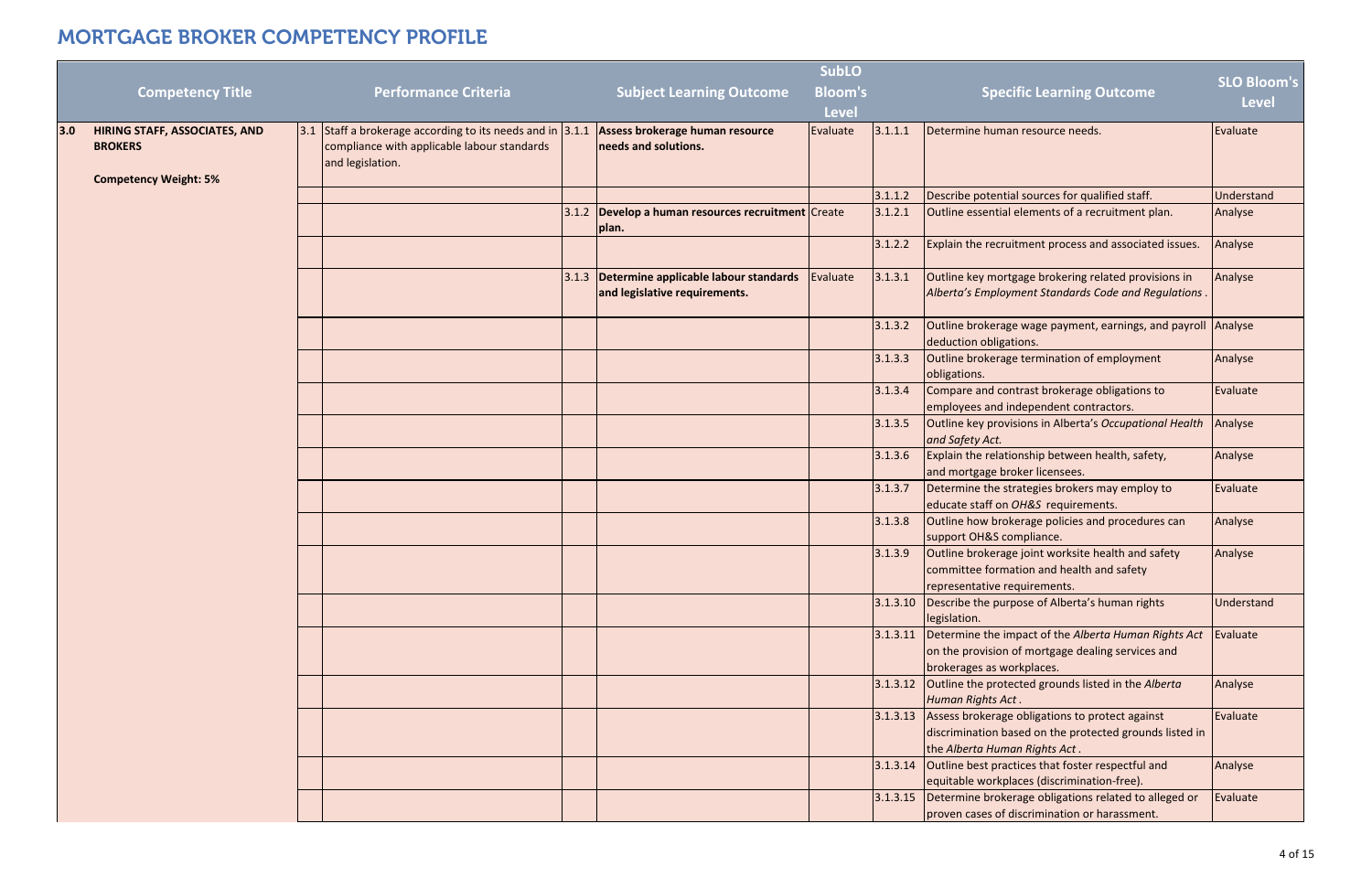|          | <b>Specific Learning Outcome</b>                                                                                                                                                | <b>SLO Bloom's</b><br><b>Level</b> |
|----------|---------------------------------------------------------------------------------------------------------------------------------------------------------------------------------|------------------------------------|
| 3.1.3.16 | Outline the consequences of improperly handling or<br>failing to address harrasment as defined under human<br>rights legislation.                                               | Analyse                            |
| 3.1.3.17 | Determine how a broker should deal with specific<br>harrasment scenarios.                                                                                                       | Evaluate                           |
| 3.1.4.1  | Outline the acceptable candidate criteria for vetting<br>applicants.                                                                                                            | Analyse                            |
| 3.1.4.2  | Judge prospective staff, associate, and broker suitability<br>based on candidate criteria.                                                                                      | Evaluate                           |
| 3.1.5.1  | Determine the practices brokers may employ to prevent<br>unreasonable expections.                                                                                               | Evaluate                           |
| 3.1.5.2  | Differentiate employee and independent contractor<br>status.                                                                                                                    | Analyse                            |
| 3.1.5.3  | Explain brokerage obligations to employees.                                                                                                                                     | Understand                         |
| 3.1.5.4  | Explain brokerage obligations to independent<br>contractors.                                                                                                                    | Understand                         |
| 3.1.5.5  | Explain brokerage employee obligations to the<br>brokerage.                                                                                                                     | Understand                         |
| 3.1.5.6  | Explain independent contractor obligations to the<br>brokerage.                                                                                                                 | Understand                         |
| 3.1.5.7  | Outline how the orientation process helps ensure the<br>brokerage meets its regulatory requirements, achieves<br>its financial and operational objectives, and reduces<br>risk. | Analyse                            |
| 3.1.5.8  | Outline the role of the brokerage policies and<br>procedures manual in the orientation process.                                                                                 | Analyse                            |
| 4.1.1.1  | Determine supervisory system requirements that<br>ensure adequate supervision of mortgage associates<br>and unlicensed brokerage staff.                                         | Evaluate                           |
| 4.1.1.2  | Determine brokerage file completion and submission<br>standards.                                                                                                                | Evaluate                           |
| 4.1.1.3  | Determine available public protection requirements<br>best practices education for mortgage brokers,<br>associates, and unlicensed staff.                                       | Evaluate                           |
| 4.1.1.4  | Outline professional conduct expectations when<br>interacting with lender underwriters (repercussions).                                                                         | Analyse                            |
| 4.1.1.5  | Explain the repercussions of failing to act professionally<br>when interacting with lender underwriters.                                                                        | Analyse                            |
| 4.1.1.6  | Outline the remedial and disciplinary action<br>determinations process.                                                                                                         | Analyse                            |

|     |                                        |                                                  |       |                                          | <b>SubLO</b>   |         |                                                          |
|-----|----------------------------------------|--------------------------------------------------|-------|------------------------------------------|----------------|---------|----------------------------------------------------------|
|     | <b>Competency Title</b>                | <b>Performance Criteria</b>                      |       | <b>Subject Learning Outcome</b>          | <b>Bloom's</b> |         | <b>Specific Learning</b>                                 |
|     |                                        |                                                  |       |                                          | <b>Level</b>   |         |                                                          |
|     | HIRING STAFF, ASSOCIATES, AND          |                                                  |       |                                          |                |         | 3.1.3.16 Outline the consequences of im                  |
|     | <b>BROKERS</b>                         |                                                  |       |                                          |                |         | failing to address harrasment as                         |
|     |                                        |                                                  |       |                                          |                |         | rights legislation.                                      |
|     | <b>Competency Weight: 5%</b>           |                                                  |       |                                          |                |         | 3.1.3.17 Determine how a broker should                   |
|     | (continued)                            |                                                  | 3.1.4 | Determine suitability of prospective     | Evaluate       | 3.1.4.1 | harrasment scenarios.<br>Outline the acceptable candidat |
|     |                                        |                                                  |       | staff, associates, and brokers.          |                |         | applicants.                                              |
|     |                                        |                                                  |       |                                          |                | 3.1.4.2 | Judge prospective staff, association                     |
|     |                                        |                                                  |       |                                          |                |         | based on candidate criteria.                             |
|     |                                        |                                                  |       | 3.1.5 Develop employment contracts and   | Create         | 3.1.5.1 | Determine the practices brokers                          |
|     |                                        |                                                  |       | agreements.                              |                |         | unreasonable expections.                                 |
|     |                                        |                                                  |       |                                          |                | 3.1.5.2 | Differentiate employee and inde                          |
|     |                                        |                                                  |       |                                          |                |         | status.                                                  |
|     |                                        |                                                  |       |                                          |                | 3.1.5.3 | Explain brokerage obligations to                         |
|     |                                        |                                                  |       |                                          |                | 3.1.5.4 | Explain brokerage obligations to                         |
|     |                                        |                                                  |       |                                          |                |         | contractors.                                             |
|     |                                        |                                                  |       |                                          |                | 3.1.5.5 | Explain brokerage employee ob                            |
|     |                                        |                                                  |       |                                          |                |         | brokerage.                                               |
|     |                                        |                                                  |       |                                          |                | 3.1.5.6 | Explain independent contractor                           |
|     |                                        |                                                  |       |                                          |                |         | brokerage.                                               |
|     |                                        |                                                  |       |                                          |                | 3.1.5.7 | Outline how the orientation pro                          |
|     |                                        |                                                  |       |                                          |                |         | brokerage meets its regulatory                           |
|     |                                        |                                                  |       |                                          |                |         | its financial and operational obj                        |
|     |                                        |                                                  |       |                                          |                | 3.1.5.8 | risk.<br>Outline the role of the brokerag                |
|     |                                        |                                                  |       |                                          |                |         | procedures manual in the orien                           |
| 4.0 | <b>MANAGING STAFF, ASSOCIATES, AND</b> | $4.1$ Supervise, evaluate, and contribute to the |       | 4.1.1 Monitor brokerage transactions and | Evaluate       | 4.1.1.1 | Determine supervisory system r                           |
|     | <b>BROKERS</b>                         | professional development of the brokerage        |       | files.                                   |                |         | ensure adequate supervision of                           |
|     |                                        | staff, associates, and brokers                   |       |                                          |                |         | and unlicensed brokerage staff.                          |
|     | <b>Competency Weight: 21.5%</b>        |                                                  |       |                                          |                | 4.1.1.2 | Determine brokerage file compl                           |
|     |                                        |                                                  |       |                                          |                |         | standards.                                               |
|     |                                        |                                                  |       |                                          |                | 4.1.1.3 | Determine available public prot                          |
|     |                                        |                                                  |       |                                          |                |         | best practices education for mo                          |
|     |                                        |                                                  |       |                                          |                |         | associates, and unlicensed staff                         |
|     |                                        |                                                  |       |                                          |                | 4.1.1.4 | Outline professional conduct ex                          |
|     |                                        |                                                  |       |                                          |                |         | interacting with lender underwr                          |
|     |                                        |                                                  |       |                                          |                | 4.1.1.5 | Explain the repercussions of fail                        |
|     |                                        |                                                  |       |                                          |                |         | when interacting with lender ur                          |
|     |                                        |                                                  |       |                                          |                | 4.1.1.6 | Outline the remedial and discipl                         |
|     |                                        |                                                  |       |                                          |                |         | determinations process.                                  |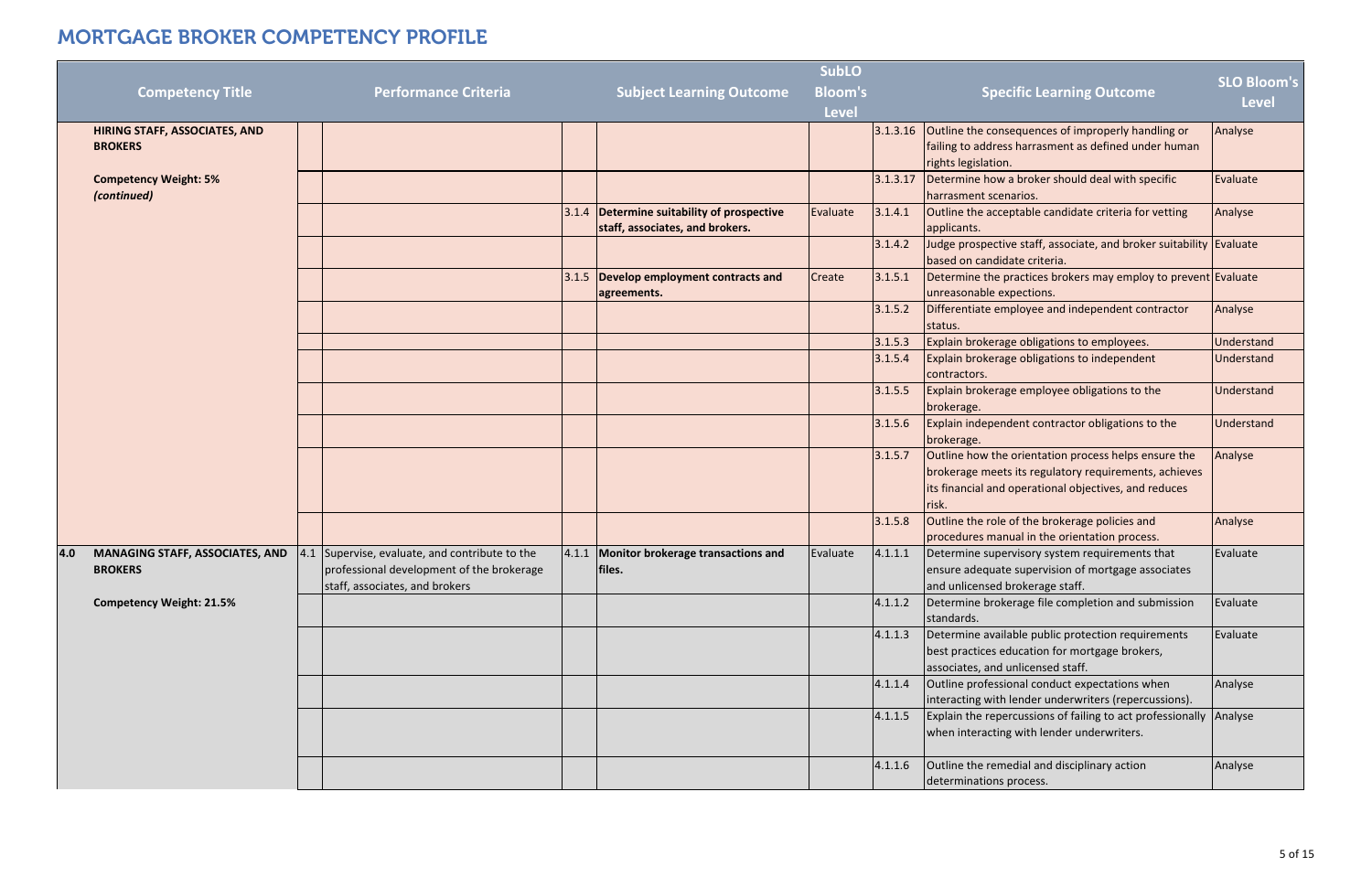|                                        |                             |                                                                  | <b>SubLO</b>   |         |                                                                   |
|----------------------------------------|-----------------------------|------------------------------------------------------------------|----------------|---------|-------------------------------------------------------------------|
| <b>Competency Title</b>                | <b>Performance Criteria</b> | <b>Subject Learning Outcome</b>                                  | <b>Bloom's</b> |         | <b>Specific Learning</b>                                          |
|                                        |                             |                                                                  | <b>Level</b>   |         |                                                                   |
| <b>MANAGING STAFF, ASSOCIATES, AND</b> |                             |                                                                  |                | 4.1.1.7 | Justify the requirement for brok                                  |
| <b>BROKERS</b>                         |                             |                                                                  |                |         | associates and unlicensed staff                                   |
|                                        |                             |                                                                  |                |         | public protection requirements.                                   |
| <b>Competency Weight: 21.5%</b>        |                             |                                                                  |                | 4.1.1.8 | Outline the circumstances that                                    |
| (continued)                            |                             |                                                                  |                |         | report conduct deserving of san                                   |
|                                        |                             |                                                                  |                | 4.1.1.9 | Assess mortgage brokerage acti                                    |
|                                        |                             |                                                                  |                |         | related supervisory processes fo                                  |
|                                        |                             |                                                                  |                |         | requirements compliance.                                          |
|                                        |                             | 4.1.2 Check that transactions are<br>appropriately completed and | Evaluate       | 4.1.2.1 | Outline the brokerage monitori<br>deals.                          |
|                                        |                             | submitted.                                                       |                |         |                                                                   |
|                                        |                             |                                                                  |                | 4.1.2.2 | Outline the compliance review p                                   |
|                                        |                             |                                                                  |                |         | files.                                                            |
|                                        |                             | 4.1.3 Determine how to resolve transaction                       | Evaluate       | 4.1.3.1 | Outline the escalation process f                                  |
|                                        |                             | related issues.                                                  |                |         | related issues.                                                   |
|                                        |                             | 4.1.4 Determine potentially fraudulent or                        | Evaluate       | 4.1.4.1 | Outline the most common mort                                      |
|                                        |                             | unethical activity best practices.                               |                |         | laundering techniques.                                            |
|                                        |                             |                                                                  |                | 4.1.4.2 | Outline strategies to keep abrea                                  |
|                                        |                             |                                                                  |                |         | mortgage fraud and money laur                                     |
|                                        |                             |                                                                  |                | 4.1.4.3 | Determine available fraud red fl                                  |
|                                        |                             |                                                                  |                |         | assistance resources.                                             |
|                                        |                             |                                                                  |                | 4.1.4.4 | Outline how to develop a contin                                   |
|                                        |                             |                                                                  |                |         | that ensures mortgage associate<br>are aware of developing mortga |
|                                        |                             |                                                                  |                |         | laundering trends and the corre                                   |
|                                        |                             |                                                                  |                |         |                                                                   |
|                                        |                             |                                                                  |                | 4.1.4.5 | Determine appropriate respons                                     |
|                                        |                             |                                                                  |                |         | unethical activity.                                               |
|                                        |                             | 4.1.5 Determine the best situation specific                      | Evaluate       | 4.1.5.1 | Determine acceptable performa                                     |
|                                        |                             | performance monitoring standards.                                |                |         | brokerage variables and roles.                                    |
|                                        |                             | 4.1.6 Develop performance evaluation                             | Create         | 4.1.6.1 | Outline how to develop perform                                    |
|                                        |                             | processes.                                                       |                |         | processes.                                                        |
|                                        |                             |                                                                  |                | 4.1.6.2 | Outline how to implement perfo                                    |
|                                        |                             |                                                                  |                |         | processes.                                                        |
|                                        |                             |                                                                  |                | 4.1.6.3 | Outline a performance improve                                     |
|                                        |                             |                                                                  |                |         | responds to needs as they arise.                                  |
|                                        |                             |                                                                  |                | 4.1.6.4 | Outline brokerage employment                                      |
|                                        |                             |                                                                  |                |         |                                                                   |

|         | <b>Specific Learning Outcome</b>                                                                                                                                                                                         | <b>SLO Bloom's</b><br><b>Level</b> |
|---------|--------------------------------------------------------------------------------------------------------------------------------------------------------------------------------------------------------------------------|------------------------------------|
| 4.1.1.7 | Justify the requirement for brokers to instruct mortgage<br>associates and unlicensed staff when they fail to meet<br>public protection requirements.                                                                    | Evaluate                           |
| 4.1.1.8 | Outline the circumstances that require brokers to<br>report conduct deserving of sanction to the Registrar.                                                                                                              | Analyse                            |
| 4.1.1.9 | Assess mortgage brokerage activities and advertising<br>related supervisory processes for legislated<br>requirements compliance.                                                                                         | Evaluate                           |
| 4.1.2.1 | Outline the brokerage monitoring process for active<br>deals.                                                                                                                                                            | Analyse                            |
| 4.1.2.2 | Outline the compliance review process for completed<br>files.                                                                                                                                                            | Analyse                            |
| 4.1.3.1 | Outline the escalation process for deals in process<br>related issues.                                                                                                                                                   | Analyse                            |
| 4.1.4.1 | Outline the most common mortgage fraud and money<br>laundering techniques.                                                                                                                                               | Analyse                            |
| 4.1.4.2 | Outline strategies to keep abreast of developing<br>mortgage fraud and money laundering trends.                                                                                                                          | Analyse                            |
| 4.1.4.3 | Determine available fraud red flag identification<br>assistance resources.                                                                                                                                               | Analyse                            |
| 4.1.4.4 | Outline how to develop a continuous learning strategy<br>that ensures mortgage associates and unlicensed staff<br>are aware of developing mortgage fraud and money<br>laundering trends and the corresponding red flags. | Evaluate                           |
| 4.1.4.5 | Determine appropriate responses to fradulent and<br>unethical activity.                                                                                                                                                  | Evaluate                           |
| 4.1.5.1 | Determine acceptable performance criteria based on<br>brokerage variables and roles.                                                                                                                                     | Evaluate                           |
| 4.1.6.1 | Outline how to develop performance evaluation<br>processes.                                                                                                                                                              | Analyse                            |
| 4.1.6.2 | Outline how to implement performance evaluation<br>processes.                                                                                                                                                            | Analyse                            |
| 4.1.6.3 | Outline a performance improvement process that<br>responds to needs as they arise.                                                                                                                                       | Analyse                            |
| 4.1.6.4 | Outline brokerage employment termination obligations.                                                                                                                                                                    | Analyse                            |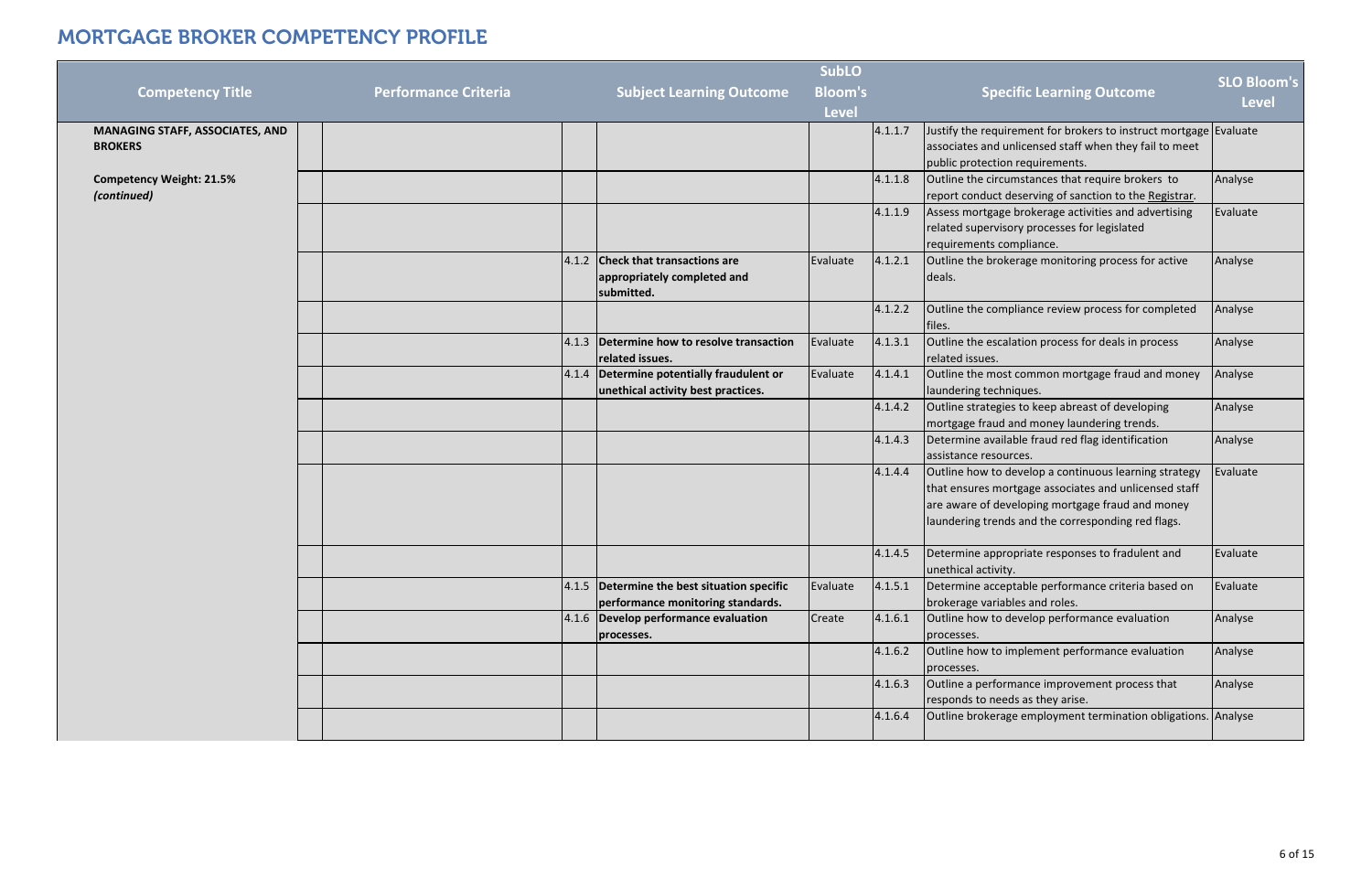|     | <b>Competency Title</b>                                                               | <b>Performance Criteria</b>                                |       | <b>Subject Learning Outcome</b>                                                                                       | <b>SubLO</b><br><b>Bloom's</b><br><b>Level</b> |         | <b>Specific Learning Outcome</b>                                                                                                                                                                                                                       | <b>SLO Bloom's</b><br><b>Level</b> |
|-----|---------------------------------------------------------------------------------------|------------------------------------------------------------|-------|-----------------------------------------------------------------------------------------------------------------------|------------------------------------------------|---------|--------------------------------------------------------------------------------------------------------------------------------------------------------------------------------------------------------------------------------------------------------|------------------------------------|
|     | <b>MANAGING STAFF, ASSOCIATES, AND</b><br><b>BROKERS</b>                              |                                                            | 4.1.7 | Create a professional development<br>program.                                                                         | Create                                         | 4.1.7.1 | Determine knowledge gaps.                                                                                                                                                                                                                              | Evaluate                           |
|     | <b>Competency Weight: 21.5%</b>                                                       |                                                            |       |                                                                                                                       |                                                | 4.1.7.2 | Determine appropriate sources of information to<br>resolve knowledge gaps.                                                                                                                                                                             | Analyse                            |
|     | (continued)                                                                           |                                                            |       |                                                                                                                       |                                                | 4.1.7.3 | Outline how increased engagement and satisfaction<br>reduces operational and regulatory risk and increases<br>brokerage productivity.                                                                                                                  | Analyse                            |
| 5.0 | <b>MANAGE THE BUSINESS AND</b><br><b>RESOURCES</b><br><b>Competency Weight: 19.4%</b> | 5.1 Manage the brokerage and its resources<br>effectively. | 5.1.1 | Assess how to manage the brokerage's<br>finances and resources in accordance<br>with applicable laws and regulations. | Evaluate                                       | 5.1.1.1 | Outline brokerage payment of wages and<br>earnings obligations.                                                                                                                                                                                        | Analyse                            |
|     |                                                                                       |                                                            |       |                                                                                                                       |                                                | 5.1.1.2 | Outline brokerage payroll deductions, procedures, and<br>compliance.                                                                                                                                                                                   | Analyse                            |
|     |                                                                                       |                                                            |       |                                                                                                                       |                                                | 5.1.1.3 | Determine how to manage other brokerage resources<br>such as office space and associate/broker services<br>(marketing, education, and administrative overhead).                                                                                        | Evaluate                           |
|     |                                                                                       |                                                            | 5.1.2 | Compare and contrast common<br>financial statements.                                                                  | Analyse                                        | 5.1.2.1 | Use established review and adjustment processes.                                                                                                                                                                                                       | Apply                              |
|     |                                                                                       |                                                            | 5.1.3 | Assess brokerage financial<br>requirements.                                                                           | Evaluate                                       | 5.1.3.1 | Outline cash flow management processes.                                                                                                                                                                                                                | Analyse                            |
|     |                                                                                       |                                                            |       |                                                                                                                       |                                                | 5.1.3.2 | Assess major variables that may impact brokerage<br>revenue (e.g.: market, lender issues, economy, anxillary<br>product sales, and referral programs).                                                                                                 | Evaluate                           |
|     |                                                                                       |                                                            |       |                                                                                                                       |                                                | 5.1.3.3 | Assess major variables that may impact brokerage<br>expenses (such as staffing levels, annual premiums,<br>education and services for staff).                                                                                                          | Evaluate                           |
|     |                                                                                       |                                                            |       |                                                                                                                       |                                                | 5.1.3.4 | Outline unexpected expenses that may require reserve<br>funds (e.g.: cyber security attacks, ransom ware,<br>increased E&O coverage costs, and lawsuits).                                                                                              | Analyse                            |
|     |                                                                                       |                                                            |       | 5.1.4 Employ basic accounting principles.                                                                             | Apply                                          | 5.1.4.1 | Explain how to maintain and keep accurate account<br>records.                                                                                                                                                                                          | Understand                         |
|     |                                                                                       |                                                            |       |                                                                                                                       |                                                | 5.1.4.2 | Assess the most commonly used internal accounting<br>controls related to deposit books, cheques, electronic<br>banking, invoicing, cash receipts, disbursement journals,<br>payroll journals, general journals, general ledger, and<br>trial balances. | Evaluate                           |
|     |                                                                                       |                                                            |       | 5.1.5 Outline trust fund obligations.                                                                                 | Analyze                                        | 5.1.5.1 | Outline the basic principles of trust law.                                                                                                                                                                                                             | Analyse                            |
|     |                                                                                       |                                                            |       |                                                                                                                       |                                                | 5.1.5.2 | Outline the components of a trust.                                                                                                                                                                                                                     | Analyse                            |
|     |                                                                                       |                                                            |       |                                                                                                                       |                                                | 5.1.5.3 | Compare and contrast a trustee and a beneficiary's<br>role in relation to a trust.                                                                                                                                                                     | Analyse                            |
|     |                                                                                       |                                                            |       |                                                                                                                       |                                                | 5.1.5.4 | Explain what is meant by a breach of trust and its<br>consequences.                                                                                                                                                                                    | Understand                         |
|     |                                                                                       |                                                            |       |                                                                                                                       |                                                | 5.1.5.5 | Outline how to amend and terminate a trust.                                                                                                                                                                                                            | Analyse                            |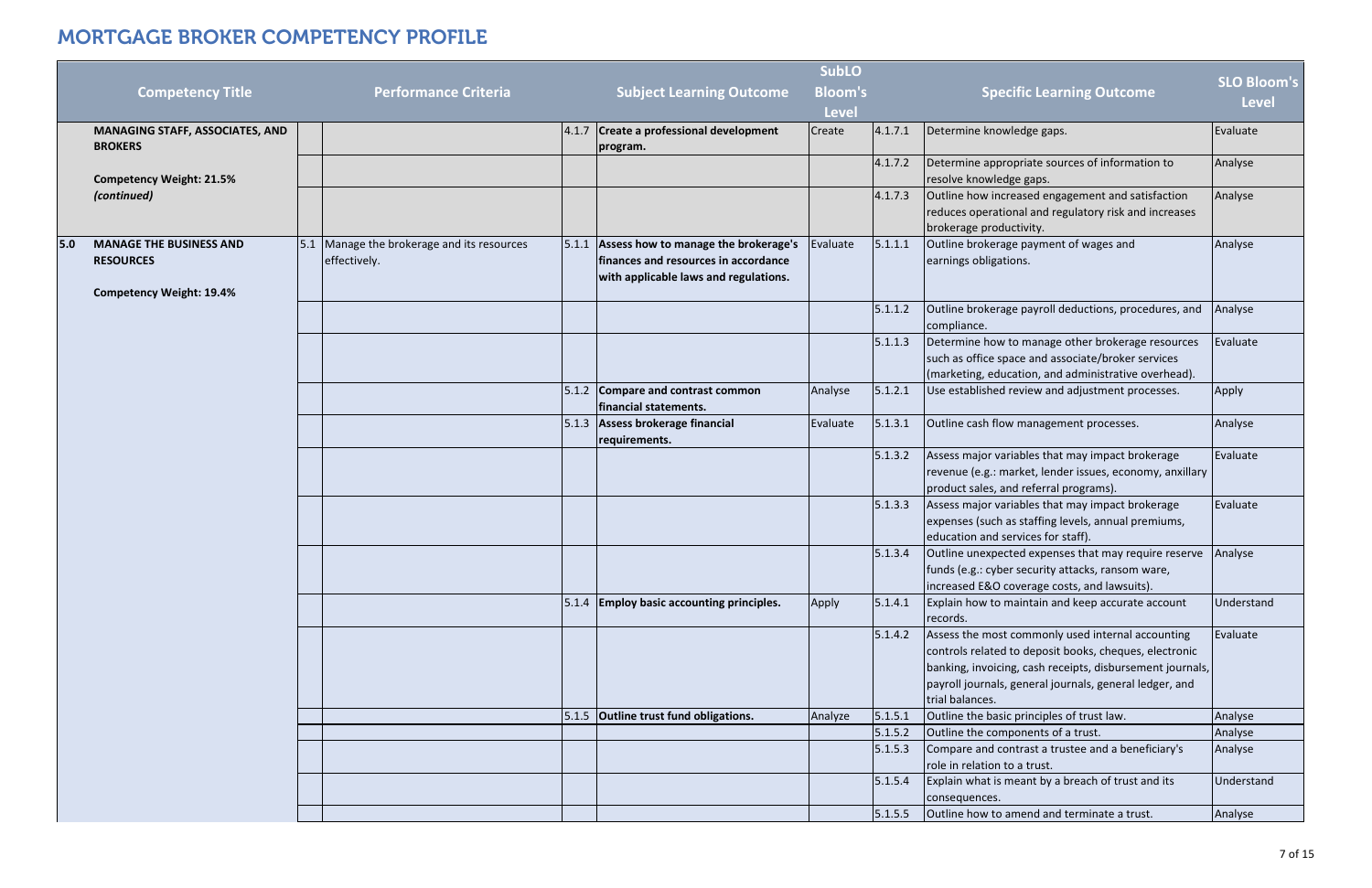| <b>Subject Learning Outcome</b><br><b>Bloom's</b><br><b>Specific Learnir</b><br><b>Competency Title</b><br><b>Performance Criteria</b><br><b>Level</b><br>Outline brokerage trust accour<br>5.1.5.6<br><b>MANAGE THE BUSINESS AND</b><br>Outline mortgage brokerage tr<br>5.1.5.7<br><b>RESOURCES</b><br>requirements.<br>5.1.5.8<br>Outline how to set up a mortga<br><b>Competency Weight: 19.4%</b><br>account at a financial institutio<br>(continued)<br>5.1.5.9<br>Outline the legislative requiren<br>account openings and closings<br>5.1.5.10 Outline how brokers can add, 6<br>brokerage trust account using<br>5.1.5.11 Outline how monies held in tru<br>5.1.5.12 Outline the required trust acco<br>processes brokers must follow.<br>5.1.5.13 Outline acceptable means of di<br>trust.<br>5.1.5.14 Explain the purpose of trust ac<br>5.1.5.15 Demonstrate how to prepare a<br>reconciliation.<br>5.1.5.16  Determine trust account proce<br>5.1.5.17 Outline brokerage trust accour<br>keeping requirements.<br>5.1.5.18 Outline how to deal with a trus<br>List the forms used to provide<br>5.1.5.19<br>RECA.<br>Outline the relationship betwe<br>5.1.5.20<br>trust account compliance.<br>5.1.5.21 Describe the potential conseque<br>trust.<br>5.1.5.22 Describe best practices for avo<br>5.1.5.23<br>Distinguish between implied are<br>5.1.5.24 Explain how to set up a mortga<br>financial institution.<br>Outline trust account reporting<br>5.1.5.25<br>5.1.5.26 Outline how to process unclain<br>Outline the actions required to<br>5.1.5.27<br>disputes.<br>Outline the role of accounting<br>5.1.5.28<br>and trust term compliant trust |  | <b>SubLO</b> |  |
|-----------------------------------------------------------------------------------------------------------------------------------------------------------------------------------------------------------------------------------------------------------------------------------------------------------------------------------------------------------------------------------------------------------------------------------------------------------------------------------------------------------------------------------------------------------------------------------------------------------------------------------------------------------------------------------------------------------------------------------------------------------------------------------------------------------------------------------------------------------------------------------------------------------------------------------------------------------------------------------------------------------------------------------------------------------------------------------------------------------------------------------------------------------------------------------------------------------------------------------------------------------------------------------------------------------------------------------------------------------------------------------------------------------------------------------------------------------------------------------------------------------------------------------------------------------------------------------------------------------------------------------------------------------------------|--|--------------|--|
|                                                                                                                                                                                                                                                                                                                                                                                                                                                                                                                                                                                                                                                                                                                                                                                                                                                                                                                                                                                                                                                                                                                                                                                                                                                                                                                                                                                                                                                                                                                                                                                                                                                                       |  |              |  |
|                                                                                                                                                                                                                                                                                                                                                                                                                                                                                                                                                                                                                                                                                                                                                                                                                                                                                                                                                                                                                                                                                                                                                                                                                                                                                                                                                                                                                                                                                                                                                                                                                                                                       |  |              |  |
|                                                                                                                                                                                                                                                                                                                                                                                                                                                                                                                                                                                                                                                                                                                                                                                                                                                                                                                                                                                                                                                                                                                                                                                                                                                                                                                                                                                                                                                                                                                                                                                                                                                                       |  |              |  |
|                                                                                                                                                                                                                                                                                                                                                                                                                                                                                                                                                                                                                                                                                                                                                                                                                                                                                                                                                                                                                                                                                                                                                                                                                                                                                                                                                                                                                                                                                                                                                                                                                                                                       |  |              |  |
|                                                                                                                                                                                                                                                                                                                                                                                                                                                                                                                                                                                                                                                                                                                                                                                                                                                                                                                                                                                                                                                                                                                                                                                                                                                                                                                                                                                                                                                                                                                                                                                                                                                                       |  |              |  |
|                                                                                                                                                                                                                                                                                                                                                                                                                                                                                                                                                                                                                                                                                                                                                                                                                                                                                                                                                                                                                                                                                                                                                                                                                                                                                                                                                                                                                                                                                                                                                                                                                                                                       |  |              |  |
|                                                                                                                                                                                                                                                                                                                                                                                                                                                                                                                                                                                                                                                                                                                                                                                                                                                                                                                                                                                                                                                                                                                                                                                                                                                                                                                                                                                                                                                                                                                                                                                                                                                                       |  |              |  |
|                                                                                                                                                                                                                                                                                                                                                                                                                                                                                                                                                                                                                                                                                                                                                                                                                                                                                                                                                                                                                                                                                                                                                                                                                                                                                                                                                                                                                                                                                                                                                                                                                                                                       |  |              |  |
|                                                                                                                                                                                                                                                                                                                                                                                                                                                                                                                                                                                                                                                                                                                                                                                                                                                                                                                                                                                                                                                                                                                                                                                                                                                                                                                                                                                                                                                                                                                                                                                                                                                                       |  |              |  |
|                                                                                                                                                                                                                                                                                                                                                                                                                                                                                                                                                                                                                                                                                                                                                                                                                                                                                                                                                                                                                                                                                                                                                                                                                                                                                                                                                                                                                                                                                                                                                                                                                                                                       |  |              |  |
|                                                                                                                                                                                                                                                                                                                                                                                                                                                                                                                                                                                                                                                                                                                                                                                                                                                                                                                                                                                                                                                                                                                                                                                                                                                                                                                                                                                                                                                                                                                                                                                                                                                                       |  |              |  |
|                                                                                                                                                                                                                                                                                                                                                                                                                                                                                                                                                                                                                                                                                                                                                                                                                                                                                                                                                                                                                                                                                                                                                                                                                                                                                                                                                                                                                                                                                                                                                                                                                                                                       |  |              |  |
|                                                                                                                                                                                                                                                                                                                                                                                                                                                                                                                                                                                                                                                                                                                                                                                                                                                                                                                                                                                                                                                                                                                                                                                                                                                                                                                                                                                                                                                                                                                                                                                                                                                                       |  |              |  |
|                                                                                                                                                                                                                                                                                                                                                                                                                                                                                                                                                                                                                                                                                                                                                                                                                                                                                                                                                                                                                                                                                                                                                                                                                                                                                                                                                                                                                                                                                                                                                                                                                                                                       |  |              |  |
|                                                                                                                                                                                                                                                                                                                                                                                                                                                                                                                                                                                                                                                                                                                                                                                                                                                                                                                                                                                                                                                                                                                                                                                                                                                                                                                                                                                                                                                                                                                                                                                                                                                                       |  |              |  |
|                                                                                                                                                                                                                                                                                                                                                                                                                                                                                                                                                                                                                                                                                                                                                                                                                                                                                                                                                                                                                                                                                                                                                                                                                                                                                                                                                                                                                                                                                                                                                                                                                                                                       |  |              |  |
|                                                                                                                                                                                                                                                                                                                                                                                                                                                                                                                                                                                                                                                                                                                                                                                                                                                                                                                                                                                                                                                                                                                                                                                                                                                                                                                                                                                                                                                                                                                                                                                                                                                                       |  |              |  |
|                                                                                                                                                                                                                                                                                                                                                                                                                                                                                                                                                                                                                                                                                                                                                                                                                                                                                                                                                                                                                                                                                                                                                                                                                                                                                                                                                                                                                                                                                                                                                                                                                                                                       |  |              |  |
|                                                                                                                                                                                                                                                                                                                                                                                                                                                                                                                                                                                                                                                                                                                                                                                                                                                                                                                                                                                                                                                                                                                                                                                                                                                                                                                                                                                                                                                                                                                                                                                                                                                                       |  |              |  |
|                                                                                                                                                                                                                                                                                                                                                                                                                                                                                                                                                                                                                                                                                                                                                                                                                                                                                                                                                                                                                                                                                                                                                                                                                                                                                                                                                                                                                                                                                                                                                                                                                                                                       |  |              |  |
|                                                                                                                                                                                                                                                                                                                                                                                                                                                                                                                                                                                                                                                                                                                                                                                                                                                                                                                                                                                                                                                                                                                                                                                                                                                                                                                                                                                                                                                                                                                                                                                                                                                                       |  |              |  |
|                                                                                                                                                                                                                                                                                                                                                                                                                                                                                                                                                                                                                                                                                                                                                                                                                                                                                                                                                                                                                                                                                                                                                                                                                                                                                                                                                                                                                                                                                                                                                                                                                                                                       |  |              |  |
|                                                                                                                                                                                                                                                                                                                                                                                                                                                                                                                                                                                                                                                                                                                                                                                                                                                                                                                                                                                                                                                                                                                                                                                                                                                                                                                                                                                                                                                                                                                                                                                                                                                                       |  |              |  |
|                                                                                                                                                                                                                                                                                                                                                                                                                                                                                                                                                                                                                                                                                                                                                                                                                                                                                                                                                                                                                                                                                                                                                                                                                                                                                                                                                                                                                                                                                                                                                                                                                                                                       |  |              |  |
|                                                                                                                                                                                                                                                                                                                                                                                                                                                                                                                                                                                                                                                                                                                                                                                                                                                                                                                                                                                                                                                                                                                                                                                                                                                                                                                                                                                                                                                                                                                                                                                                                                                                       |  |              |  |
|                                                                                                                                                                                                                                                                                                                                                                                                                                                                                                                                                                                                                                                                                                                                                                                                                                                                                                                                                                                                                                                                                                                                                                                                                                                                                                                                                                                                                                                                                                                                                                                                                                                                       |  |              |  |
|                                                                                                                                                                                                                                                                                                                                                                                                                                                                                                                                                                                                                                                                                                                                                                                                                                                                                                                                                                                                                                                                                                                                                                                                                                                                                                                                                                                                                                                                                                                                                                                                                                                                       |  |              |  |
|                                                                                                                                                                                                                                                                                                                                                                                                                                                                                                                                                                                                                                                                                                                                                                                                                                                                                                                                                                                                                                                                                                                                                                                                                                                                                                                                                                                                                                                                                                                                                                                                                                                                       |  |              |  |
|                                                                                                                                                                                                                                                                                                                                                                                                                                                                                                                                                                                                                                                                                                                                                                                                                                                                                                                                                                                                                                                                                                                                                                                                                                                                                                                                                                                                                                                                                                                                                                                                                                                                       |  |              |  |
|                                                                                                                                                                                                                                                                                                                                                                                                                                                                                                                                                                                                                                                                                                                                                                                                                                                                                                                                                                                                                                                                                                                                                                                                                                                                                                                                                                                                                                                                                                                                                                                                                                                                       |  |              |  |
|                                                                                                                                                                                                                                                                                                                                                                                                                                                                                                                                                                                                                                                                                                                                                                                                                                                                                                                                                                                                                                                                                                                                                                                                                                                                                                                                                                                                                                                                                                                                                                                                                                                                       |  |              |  |
|                                                                                                                                                                                                                                                                                                                                                                                                                                                                                                                                                                                                                                                                                                                                                                                                                                                                                                                                                                                                                                                                                                                                                                                                                                                                                                                                                                                                                                                                                                                                                                                                                                                                       |  |              |  |
|                                                                                                                                                                                                                                                                                                                                                                                                                                                                                                                                                                                                                                                                                                                                                                                                                                                                                                                                                                                                                                                                                                                                                                                                                                                                                                                                                                                                                                                                                                                                                                                                                                                                       |  |              |  |
|                                                                                                                                                                                                                                                                                                                                                                                                                                                                                                                                                                                                                                                                                                                                                                                                                                                                                                                                                                                                                                                                                                                                                                                                                                                                                                                                                                                                                                                                                                                                                                                                                                                                       |  |              |  |
|                                                                                                                                                                                                                                                                                                                                                                                                                                                                                                                                                                                                                                                                                                                                                                                                                                                                                                                                                                                                                                                                                                                                                                                                                                                                                                                                                                                                                                                                                                                                                                                                                                                                       |  |              |  |
|                                                                                                                                                                                                                                                                                                                                                                                                                                                                                                                                                                                                                                                                                                                                                                                                                                                                                                                                                                                                                                                                                                                                                                                                                                                                                                                                                                                                                                                                                                                                                                                                                                                                       |  |              |  |
|                                                                                                                                                                                                                                                                                                                                                                                                                                                                                                                                                                                                                                                                                                                                                                                                                                                                                                                                                                                                                                                                                                                                                                                                                                                                                                                                                                                                                                                                                                                                                                                                                                                                       |  |              |  |
|                                                                                                                                                                                                                                                                                                                                                                                                                                                                                                                                                                                                                                                                                                                                                                                                                                                                                                                                                                                                                                                                                                                                                                                                                                                                                                                                                                                                                                                                                                                                                                                                                                                                       |  |              |  |

|          | <b>Specific Learning Outcome</b>                                                                                | <b>SLO Bloom's</b><br><b>Level</b> |
|----------|-----------------------------------------------------------------------------------------------------------------|------------------------------------|
| 5.1.5.6  | Outline brokerage trust account requirements.                                                                   | Analyse                            |
| 5.1.5.7  | Outline mortgage brokerage trust account<br>requirements.                                                       | Analyse                            |
| 5.1.5.8  | Outline how to set up a mortgage brokerage trust<br>account at a financial institution.                         | Analyse                            |
| 5.1.5.9  | Outline the legislative requirement to report trust<br>account openings and closings to RECA.                   | Analyse                            |
| 5.1.5.10 | Outline how brokers can add, edit, and close a<br>brokerage trust account using myRECA.                         | Analyse                            |
| 5.1.5.11 | Outline how monies held in trust may be used.                                                                   | Analyse                            |
| 5.1.5.12 | Outline the required trust account safeguarding<br>processes brokers must follow.                               | Analyse                            |
| 5.1.5.13 | Outline acceptable means of disbursing monies held in<br>trust.                                                 | Analyse                            |
| 5.1.5.14 | Explain the purpose of trust account reconciliation.                                                            | Understand                         |
| 5.1.5.15 | Demonstrate how to prepare a trust account<br>reconciliation.                                                   | Apply                              |
| 5.1.5.16 | Determine trust account procedures best practices.                                                              | Evaluate                           |
| 5.1.5.17 | Outline brokerage trust account record<br>keeping requirements.                                                 | Analyse                            |
| 5.1.5.18 | Outline how to deal with a trust account shortage.                                                              | Analyse                            |
| 5.1.5.19 | List the forms used to provide trust account reports to<br>RECA.                                                | Remember                           |
| 5.1.5.20 | Outline the relationship between brokerage policies and Analyse<br>trust account compliance.                    |                                    |
| 5.1.5.21 | Describe the potential consequences of a breach of<br>trust.                                                    | Understand                         |
| 5.1.5.22 | Describe best practices for avoiding breach of trust.                                                           | Understand                         |
| 5.1.5.23 | Distinguish between implied and express trust.                                                                  | Analyse                            |
| 5.1.5.24 | Explain how to set up a mortgage trust account at a<br>financial institution.                                   | Understand                         |
| 5.1.5.25 | Outline trust account reporting requirements.                                                                   | Analyse                            |
| 5.1.5.26 | Outline how to process unclaimed trust funds.                                                                   | Analyse                            |
| 5.1.5.27 | Outline the actions required to mitigate trust deposit<br>disputes.                                             | Analyse                            |
| 5.1.5.28 | Outline the role of accounting practices in legislatively<br>and trust term compliant trust money disbursement. | Analyse                            |
|          |                                                                                                                 |                                    |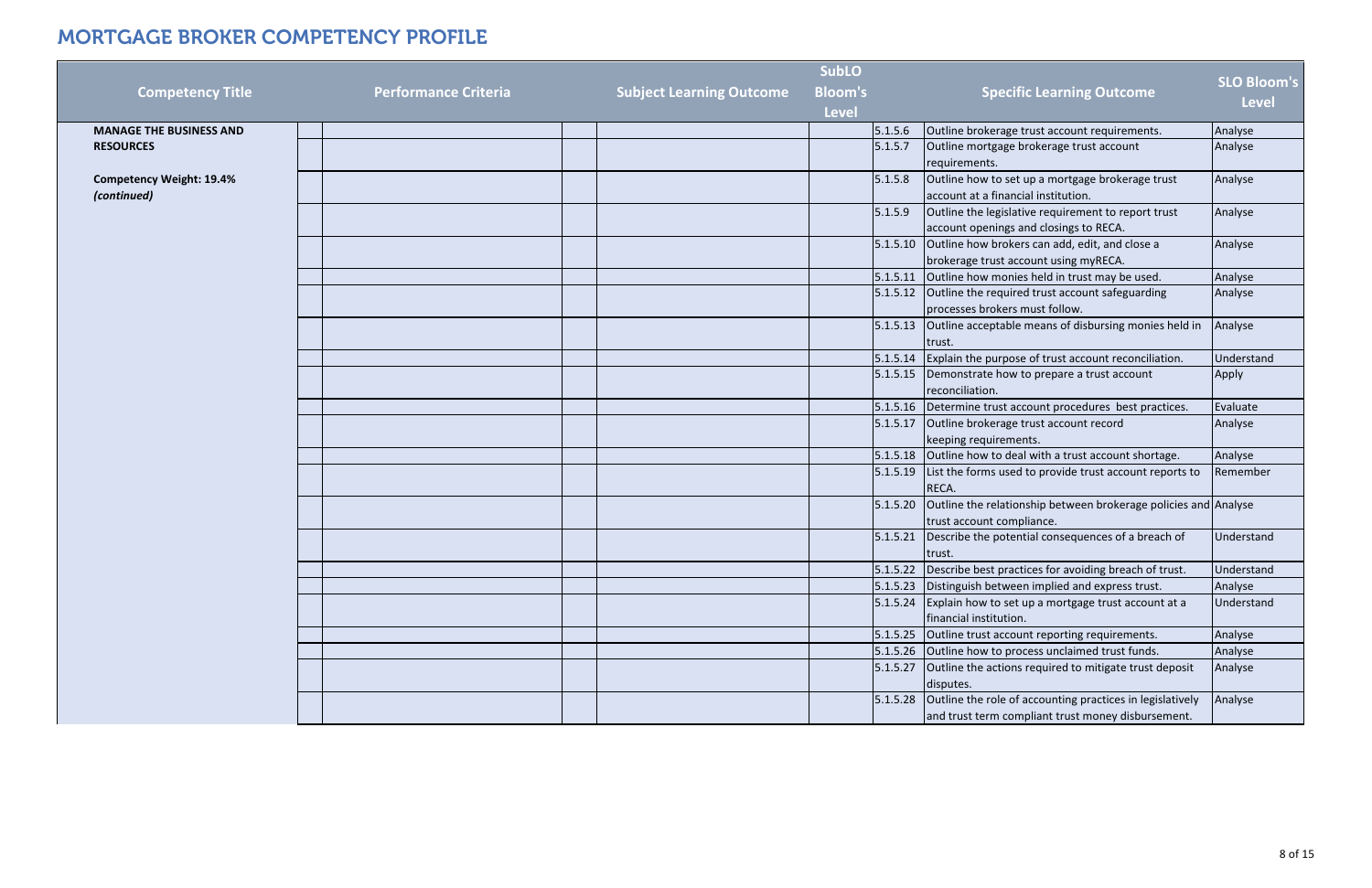| <b>Competency Title</b>                            | <b>Performance Criteria</b> |       | <b>Subject Learning Outcome</b>                                                                        | <b>SubLO</b><br><b>Bloom's</b><br><b>Level</b> |         | <b>Specific Learning Outcome</b>                                                                                        | <b>SLO Bloom's</b><br><b>Level</b> |
|----------------------------------------------------|-----------------------------|-------|--------------------------------------------------------------------------------------------------------|------------------------------------------------|---------|-------------------------------------------------------------------------------------------------------------------------|------------------------------------|
| <b>MANAGE THE BUSINESS AND</b><br><b>RESOURCES</b> |                             |       | 5.1.6 Outline applicable taxation<br>requirements.                                                     | Analyse                                        | 5.1.6.1 | Compare and contrast employee income tax deductions Analyse<br>and independent contractor income tax responsibilities.  |                                    |
| <b>Competency Weight: 19.4%</b><br>(continued)     |                             | 5.1.7 | <b>Outline how to manage daily brokerage</b> Analyse<br>operations.                                    |                                                | 5.1.7.1 | Outline competent service expectations for specialized<br>areas such as commercial mortgages and private<br>lending.    | Analyse                            |
|                                                    |                             |       |                                                                                                        |                                                | 5.1.7.2 | Outline brokerage policies regarding other<br>employement.                                                              | Analyse                            |
|                                                    |                             |       |                                                                                                        |                                                | 5.1.7.3 | Outline brokerage conflict of interest policies.                                                                        | Analyse                            |
|                                                    |                             |       |                                                                                                        |                                                | 5.1.7.4 | Outline brokerage referral fee payment and receiving<br>policies.                                                       | Analyse                            |
|                                                    |                             |       | 5.1.8 Compare and contrast different<br>management and leadership<br>approaches.                       | Analyse                                        | 5.1.8.1 | Compare and contrast management processes for<br>delegates and administrators.                                          | Analyse                            |
|                                                    |                             |       |                                                                                                        |                                                | 5.1.8.2 | Outline how to provide courteous and well-reasoned<br>responses to changes in law or the Rules related<br>consultation. | Analyse                            |
|                                                    |                             | 5.1.9 | <b>Outline methods that promote a strong Analyse</b><br>positive workplace culture and<br>environment. |                                                | 5.1.9.1 | Outline the components of a brokerage mission and<br>values statement includes.                                         | Analyse                            |
|                                                    |                             |       |                                                                                                        |                                                | 5.1.9.2 | Explain how to develop a brokerage mission and values<br>statement.                                                     | Analyse                            |
|                                                    |                             |       |                                                                                                        |                                                | 5.1.9.3 | Outline customer service standards best practices.                                                                      | Analyse                            |
|                                                    |                             |       |                                                                                                        |                                                | 5.1.9.4 | Outline an employee feedback process.                                                                                   | Analyse                            |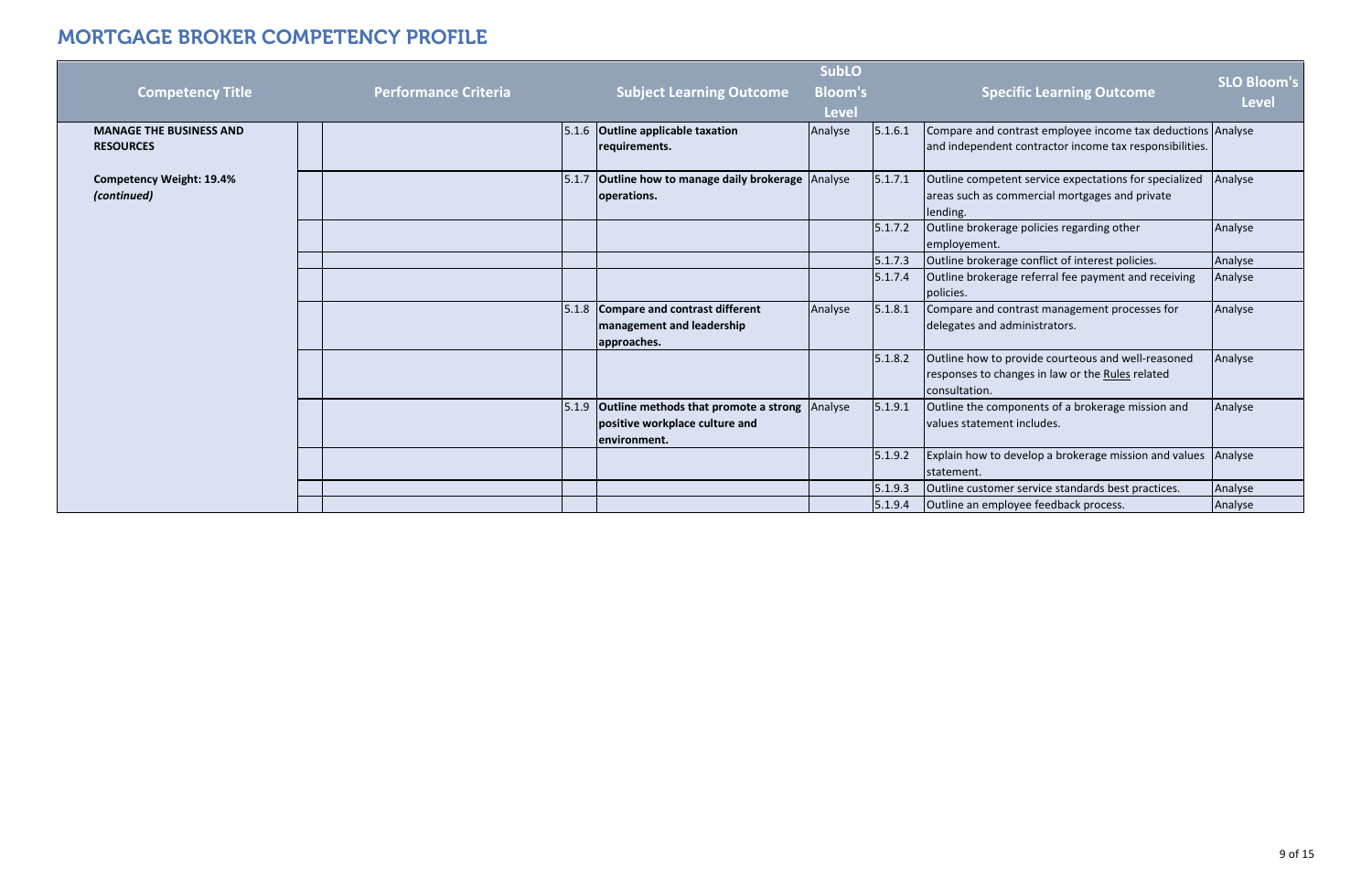|     | <b>Competency Title</b>         | <b>Performance Criteria</b>                                                                                                                                 | <b>Subject Learning Outcome</b>                                      | <b>SubLO</b><br><b>Bloom's</b><br><b>Level</b> |          | <b>Specific Learning Outcome</b>                                                                                                                                                                                                              | <b>SLO Bloom's</b><br><b>Level</b> |
|-----|---------------------------------|-------------------------------------------------------------------------------------------------------------------------------------------------------------|----------------------------------------------------------------------|------------------------------------------------|----------|-----------------------------------------------------------------------------------------------------------------------------------------------------------------------------------------------------------------------------------------------|------------------------------------|
| 6.0 | <b>Competency Weight: 13.7%</b> | <b>COMPLIANCE AND ETHICAL PRACTICES</b> 6.1 Manage a brokerage in compliance with the<br>laws and regulations governing the mortgage<br>brokerage industry. | 6.1.1 Determine the impact of laws and<br>regulations on brokerages. | Evaluate                                       | 6.1.1.1  | Determine mortgage brokerage responsibilities.                                                                                                                                                                                                | Evaluate                           |
|     |                                 |                                                                                                                                                             |                                                                      |                                                | 6.1.1.2  | Outline a broker's responsibility to ensure brokerage<br>business is carried out competently and in accordance<br>with the REA and the Rules.                                                                                                 | Analyse                            |
|     |                                 |                                                                                                                                                             |                                                                      |                                                | 6.1.1.3  | Justify how the requirement to establish and maintain<br>proper document management control fosters<br>compliance with REA, the Rules, and applicable privacy<br>egislation, as well as fulfilling some broker oversight<br>responsibilities. | Evaluate                           |
|     |                                 |                                                                                                                                                             |                                                                      |                                                | 6.1.1.4  | Outline broker and brokerage obligations related to<br>conduct proceedings, inspections, and other<br>enforcement processes.                                                                                                                  | Analyse                            |
|     |                                 |                                                                                                                                                             |                                                                      |                                                | 6.1.1.5  | Outline how broker participation in conduct<br>proceedings, inspections, and other enforcement<br>processes can reduce risk to broker, brokerage, and<br>mortgage associates.                                                                 | Analyse                            |
|     |                                 |                                                                                                                                                             |                                                                      |                                                | 6.1.1.6  | Determine the consequences of failing to fulfil broker<br>and brokerage conduct proceeding, inspection, and<br>other enforcement process obligations.                                                                                         | Evaluate                           |
|     |                                 |                                                                                                                                                             |                                                                      |                                                | 6.1.1.7  | Outline mortgage brokerage prohibitions.                                                                                                                                                                                                      | Analyse                            |
|     |                                 |                                                                                                                                                             |                                                                      |                                                | 6.1.1.8  | Outline mortgage broker responsibilities.                                                                                                                                                                                                     | Analyse                            |
|     |                                 |                                                                                                                                                             |                                                                      |                                                | 6.1.1.9  | Outline mortgage broker prohibitions.                                                                                                                                                                                                         | Analyse                            |
|     |                                 |                                                                                                                                                             |                                                                      |                                                | 6.1.1.10 | Outline the impact of Canada's Anti-Spam Legislation<br>and Canada's Telecommunications Act do not call list on<br>brokerage marketing activities.                                                                                            | Analyse                            |
|     |                                 |                                                                                                                                                             |                                                                      |                                                |          | $6.1.1.11$ Assess how the requirement to establish, review, and<br>update policies and procedures governing the<br>brokerage helps ensure the business of the brokerage is<br>conducted within all applicable legislation.                    | Evaluate                           |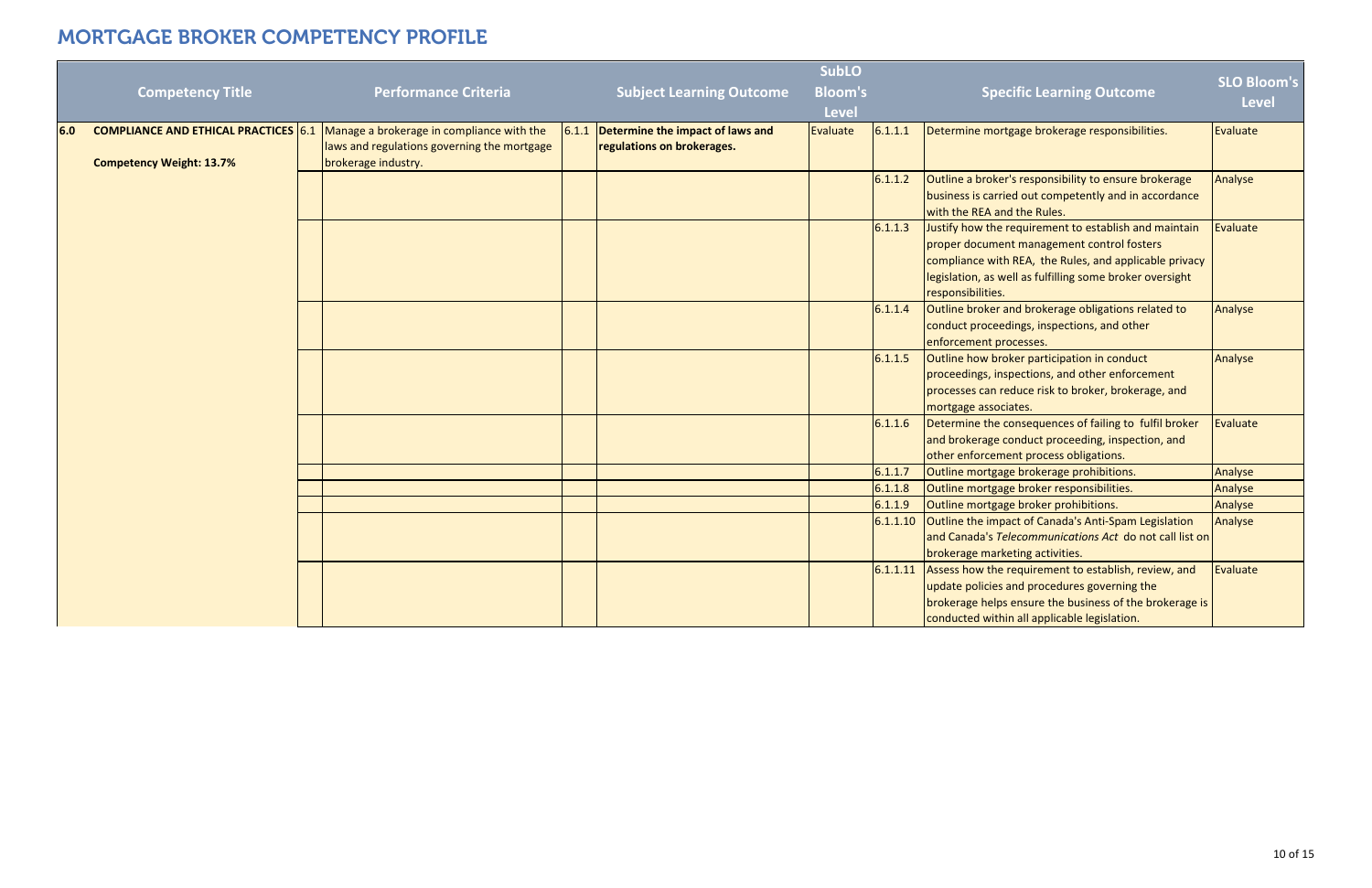| <b>Bloom's</b><br><b>Competency Title</b><br><b>Performance Criteria</b><br><b>Subject Learning Outcome</b><br><b>Level</b><br>$6.1.2$ Determine the impact of non-<br><b>COMPLIANCE AND ETHICAL PRACTICES</b><br>Evaluate<br>6.1.2.1<br>compliance on a mortgage brokerage.<br><b>Competency Weight: 13.7%</b><br>6.1.2.2<br>(continued)<br>6.1.2.3<br>6.1.2.4<br>6.1.2.5<br>publication.<br>Assess situations for policies and<br>Evaluate<br>6.1.3.1<br>Justify the need to creat<br>6.1.3<br>desired result in mind.<br>procedures compliance.<br>6.1.3.2<br>Describe policy and prod<br>maintenance best practi<br>6.1.3.3<br>Justify the need for peri<br>policies and procedures.<br>Outline the types of eve<br>6.1.3.4<br>and updating policies an<br>Outline processes that b<br>6.1.3.5<br>brokerage policies and p<br>mortgage associates and<br>6.1.3.6<br>Outline strategies broke<br>mortgage associates and<br>refer to brokerage polici<br>6.1.3.7 Justify the need for brok<br>manuals to contain robu<br>and conflict resolution re<br>6.1.3.8<br>Determine brokerage er |  |  | <b>SubLO</b> |                             |
|---------------------------------------------------------------------------------------------------------------------------------------------------------------------------------------------------------------------------------------------------------------------------------------------------------------------------------------------------------------------------------------------------------------------------------------------------------------------------------------------------------------------------------------------------------------------------------------------------------------------------------------------------------------------------------------------------------------------------------------------------------------------------------------------------------------------------------------------------------------------------------------------------------------------------------------------------------------------------------------------------------------------------------------------------------------------------------------------|--|--|--------------|-----------------------------|
|                                                                                                                                                                                                                                                                                                                                                                                                                                                                                                                                                                                                                                                                                                                                                                                                                                                                                                                                                                                                                                                                                             |  |  |              | <b>Specific Le</b>          |
|                                                                                                                                                                                                                                                                                                                                                                                                                                                                                                                                                                                                                                                                                                                                                                                                                                                                                                                                                                                                                                                                                             |  |  |              |                             |
|                                                                                                                                                                                                                                                                                                                                                                                                                                                                                                                                                                                                                                                                                                                                                                                                                                                                                                                                                                                                                                                                                             |  |  |              | Determine the relations     |
|                                                                                                                                                                                                                                                                                                                                                                                                                                                                                                                                                                                                                                                                                                                                                                                                                                                                                                                                                                                                                                                                                             |  |  |              | of sanction" and "civil lia |
|                                                                                                                                                                                                                                                                                                                                                                                                                                                                                                                                                                                                                                                                                                                                                                                                                                                                                                                                                                                                                                                                                             |  |  |              | licensee inappropriate b    |
|                                                                                                                                                                                                                                                                                                                                                                                                                                                                                                                                                                                                                                                                                                                                                                                                                                                                                                                                                                                                                                                                                             |  |  |              | Outline the circumstanc     |
|                                                                                                                                                                                                                                                                                                                                                                                                                                                                                                                                                                                                                                                                                                                                                                                                                                                                                                                                                                                                                                                                                             |  |  |              | responsible for a mortga    |
|                                                                                                                                                                                                                                                                                                                                                                                                                                                                                                                                                                                                                                                                                                                                                                                                                                                                                                                                                                                                                                                                                             |  |  |              | Outline the inquiry and i   |
|                                                                                                                                                                                                                                                                                                                                                                                                                                                                                                                                                                                                                                                                                                                                                                                                                                                                                                                                                                                                                                                                                             |  |  |              | brokers must follow to a    |
|                                                                                                                                                                                                                                                                                                                                                                                                                                                                                                                                                                                                                                                                                                                                                                                                                                                                                                                                                                                                                                                                                             |  |  |              | associate's actions const   |
|                                                                                                                                                                                                                                                                                                                                                                                                                                                                                                                                                                                                                                                                                                                                                                                                                                                                                                                                                                                                                                                                                             |  |  |              | sanction and/or civil liab  |
|                                                                                                                                                                                                                                                                                                                                                                                                                                                                                                                                                                                                                                                                                                                                                                                                                                                                                                                                                                                                                                                                                             |  |  |              | Outline how the principl    |
|                                                                                                                                                                                                                                                                                                                                                                                                                                                                                                                                                                                                                                                                                                                                                                                                                                                                                                                                                                                                                                                                                             |  |  |              | brokerage inquiry and in    |
|                                                                                                                                                                                                                                                                                                                                                                                                                                                                                                                                                                                                                                                                                                                                                                                                                                                                                                                                                                                                                                                                                             |  |  |              | Outline potential non-co    |
|                                                                                                                                                                                                                                                                                                                                                                                                                                                                                                                                                                                                                                                                                                                                                                                                                                                                                                                                                                                                                                                                                             |  |  |              |                             |
|                                                                                                                                                                                                                                                                                                                                                                                                                                                                                                                                                                                                                                                                                                                                                                                                                                                                                                                                                                                                                                                                                             |  |  |              |                             |
|                                                                                                                                                                                                                                                                                                                                                                                                                                                                                                                                                                                                                                                                                                                                                                                                                                                                                                                                                                                                                                                                                             |  |  |              |                             |
|                                                                                                                                                                                                                                                                                                                                                                                                                                                                                                                                                                                                                                                                                                                                                                                                                                                                                                                                                                                                                                                                                             |  |  |              |                             |
|                                                                                                                                                                                                                                                                                                                                                                                                                                                                                                                                                                                                                                                                                                                                                                                                                                                                                                                                                                                                                                                                                             |  |  |              |                             |
|                                                                                                                                                                                                                                                                                                                                                                                                                                                                                                                                                                                                                                                                                                                                                                                                                                                                                                                                                                                                                                                                                             |  |  |              |                             |
|                                                                                                                                                                                                                                                                                                                                                                                                                                                                                                                                                                                                                                                                                                                                                                                                                                                                                                                                                                                                                                                                                             |  |  |              |                             |
|                                                                                                                                                                                                                                                                                                                                                                                                                                                                                                                                                                                                                                                                                                                                                                                                                                                                                                                                                                                                                                                                                             |  |  |              |                             |
|                                                                                                                                                                                                                                                                                                                                                                                                                                                                                                                                                                                                                                                                                                                                                                                                                                                                                                                                                                                                                                                                                             |  |  |              |                             |
|                                                                                                                                                                                                                                                                                                                                                                                                                                                                                                                                                                                                                                                                                                                                                                                                                                                                                                                                                                                                                                                                                             |  |  |              |                             |
|                                                                                                                                                                                                                                                                                                                                                                                                                                                                                                                                                                                                                                                                                                                                                                                                                                                                                                                                                                                                                                                                                             |  |  |              |                             |
|                                                                                                                                                                                                                                                                                                                                                                                                                                                                                                                                                                                                                                                                                                                                                                                                                                                                                                                                                                                                                                                                                             |  |  |              |                             |
|                                                                                                                                                                                                                                                                                                                                                                                                                                                                                                                                                                                                                                                                                                                                                                                                                                                                                                                                                                                                                                                                                             |  |  |              |                             |
|                                                                                                                                                                                                                                                                                                                                                                                                                                                                                                                                                                                                                                                                                                                                                                                                                                                                                                                                                                                                                                                                                             |  |  |              |                             |
|                                                                                                                                                                                                                                                                                                                                                                                                                                                                                                                                                                                                                                                                                                                                                                                                                                                                                                                                                                                                                                                                                             |  |  |              |                             |
|                                                                                                                                                                                                                                                                                                                                                                                                                                                                                                                                                                                                                                                                                                                                                                                                                                                                                                                                                                                                                                                                                             |  |  |              |                             |
|                                                                                                                                                                                                                                                                                                                                                                                                                                                                                                                                                                                                                                                                                                                                                                                                                                                                                                                                                                                                                                                                                             |  |  |              |                             |
|                                                                                                                                                                                                                                                                                                                                                                                                                                                                                                                                                                                                                                                                                                                                                                                                                                                                                                                                                                                                                                                                                             |  |  |              |                             |
|                                                                                                                                                                                                                                                                                                                                                                                                                                                                                                                                                                                                                                                                                                                                                                                                                                                                                                                                                                                                                                                                                             |  |  |              |                             |
|                                                                                                                                                                                                                                                                                                                                                                                                                                                                                                                                                                                                                                                                                                                                                                                                                                                                                                                                                                                                                                                                                             |  |  |              | advertisement requirem      |
| 6.1.3.9                                                                                                                                                                                                                                                                                                                                                                                                                                                                                                                                                                                                                                                                                                                                                                                                                                                                                                                                                                                                                                                                                     |  |  |              | Outline brokerage emple     |
|                                                                                                                                                                                                                                                                                                                                                                                                                                                                                                                                                                                                                                                                                                                                                                                                                                                                                                                                                                                                                                                                                             |  |  |              | inducement approval re      |
| 6.1.3.19 Outline brokerage emple                                                                                                                                                                                                                                                                                                                                                                                                                                                                                                                                                                                                                                                                                                                                                                                                                                                                                                                                                                                                                                                            |  |  |              |                             |
|                                                                                                                                                                                                                                                                                                                                                                                                                                                                                                                                                                                                                                                                                                                                                                                                                                                                                                                                                                                                                                                                                             |  |  |              | receipt and payment red     |
| $6.1.3.11$ Assess how a brokerage                                                                                                                                                                                                                                                                                                                                                                                                                                                                                                                                                                                                                                                                                                                                                                                                                                                                                                                                                                                                                                                           |  |  |              |                             |
|                                                                                                                                                                                                                                                                                                                                                                                                                                                                                                                                                                                                                                                                                                                                                                                                                                                                                                                                                                                                                                                                                             |  |  |              | supports a brokerage's r    |
|                                                                                                                                                                                                                                                                                                                                                                                                                                                                                                                                                                                                                                                                                                                                                                                                                                                                                                                                                                                                                                                                                             |  |  |              | retention responsibilitie   |

| <b>SubLO</b><br><b>Bloom's</b> |          | <b>Specific Learning Outcome</b>                                                                                                                                                                     | <b>SLO Bloom's</b> |
|--------------------------------|----------|------------------------------------------------------------------------------------------------------------------------------------------------------------------------------------------------------|--------------------|
| <b>Level</b>                   |          |                                                                                                                                                                                                      | <b>Level</b>       |
| Evaluate                       | 6.1.2.1  | Determine the relationship between "conduct deserving Evaluate<br>of sanction" and "civil liability" in mortgage broker<br>licensee inappropriate behaviour situations.                              |                    |
|                                | 6.1.2.2  | Outline the circumstances under which a broker may be Analyse<br>responsible for a mortgage associate's conduct.                                                                                     |                    |
|                                | 6.1.2.3  | Outline the inquiry and investigation process that<br>brokers must follow to determine whether a mortgage<br>associate's actions constitute conduct deserving of<br>sanction and/or civil liability. | Analyse            |
|                                | 6.1.2.4  | Outline how the principles of natural justice impact<br>brokerage inquiry and investigation processes.                                                                                               | Analyse            |
|                                | 6.1.2.5  | Outline potential non-compliance sanctions and<br>publication.                                                                                                                                       |                    |
| Evaluate                       | 6.1.3.1  | Justify the need to create policies and procedures with a Evaluate<br>desired result in mind.                                                                                                        |                    |
|                                | 6.1.3.2  | Describe policy and procedure creation and<br>maintenance best practices.                                                                                                                            | <b>Understand</b>  |
|                                | 6.1.3.3  | Justify the need for periodically updating brokerage<br>policies and procedures.                                                                                                                     | <b>Evaluate</b>    |
|                                | 6.1.3.4  | Outline the types of events that necessitate reviewing<br>and updating policies and procedures.                                                                                                      | Analyse            |
|                                | 6.1.3.5  | Outline processes that brokerages may employ to make<br>brokerage policies and procedures available to<br>mortgage associates and unlicensed staff.                                                  | Analyse            |
|                                | 6.1.3.6  | Outline strategies brokers may employ to ensure<br>mortgage associates and unlicensed staff know and<br>refer to brokerage policies and procedures.                                                  | Analyse            |
|                                | 6.1.3.7  | Justify the need for brokerage policies and procedures<br>manuals to contain robust conflict of interest disclosure<br>and conflict resolution requirements.                                         | Evaluate           |
|                                | 6.1.3.8  | Determine brokerage employee and licensee<br>advertisement requirements.                                                                                                                             |                    |
|                                | 6.1.3.9  | Outline brokerage employee and licensee incentive and<br>inducement approval requirements.                                                                                                           | Analyse            |
|                                | 6.1.3.19 | Outline brokerage employee and licensee referral fee<br>receipt and payment requirements.                                                                                                            | Analyse            |
|                                | 6.1.3.11 | Assess how a brokerage policies and procedures manual Evaluate<br>supports a brokerage's records management and<br>retention responsibilities.                                                       |                    |
|                                |          |                                                                                                                                                                                                      |                    |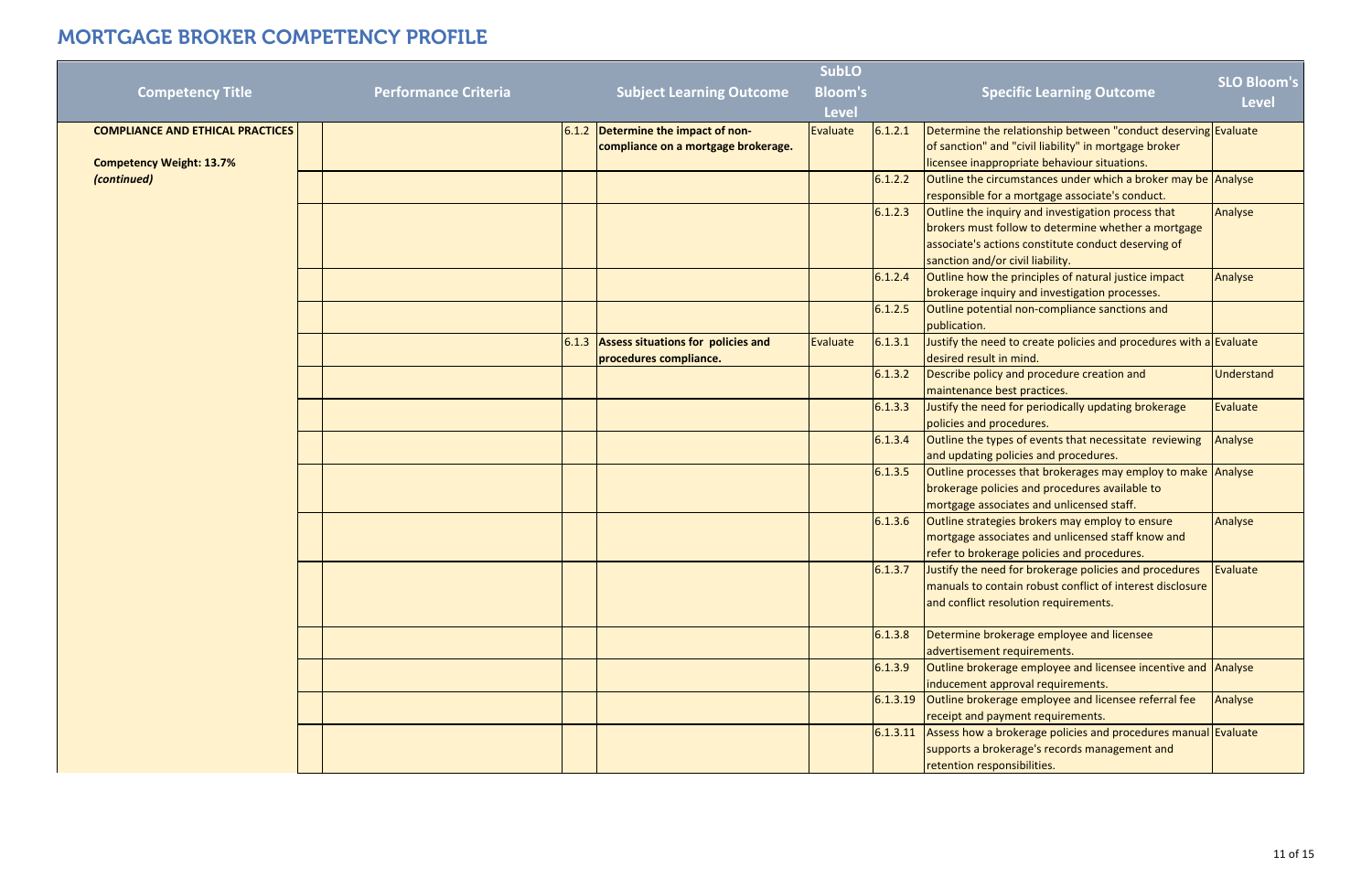|                                                                            |                             |                                                                              | <b>SubLO</b>   |          |                                                                                                                                                                                           |
|----------------------------------------------------------------------------|-----------------------------|------------------------------------------------------------------------------|----------------|----------|-------------------------------------------------------------------------------------------------------------------------------------------------------------------------------------------|
| <b>Competency Title</b>                                                    | <b>Performance Criteria</b> | <b>Subject Learning Outcome</b>                                              | <b>Bloom's</b> |          | <b>Specific Learning Outcome</b>                                                                                                                                                          |
|                                                                            |                             |                                                                              | <b>Level</b>   |          |                                                                                                                                                                                           |
| <b>COMPLIANCE AND ETHICAL PRACTICES</b><br><b>Competency Weight: 13.7%</b> |                             | 6.1.4 Determine methods to address client<br>complaints.                     | Evaluate       | 6.1.4.1  | Outline potential causes of disputes between mortgage<br>broker licensees and their clients and customers.                                                                                |
| (continued)                                                                |                             |                                                                              |                | 6.1.4.2  | Outline the actions that deter dispute resolution<br>between mortgage broker licensees and their clients<br>and customers.                                                                |
|                                                                            |                             |                                                                              |                | 6.1.4.3  | Outline the options available to brokers to resolve<br>complaints.                                                                                                                        |
|                                                                            |                             |                                                                              |                | 6.1.4.4  | Outline three benefits of using the Voluntary Broker<br><b>Resolution Program (VBRP).</b>                                                                                                 |
|                                                                            |                             |                                                                              |                | 6.1.4.5  | Assess how the requirement to be actively involved in<br>resolving complaints and disputes from the public or<br>other licensees helps brokers fulfill their oversight<br>responsibility. |
|                                                                            |                             | $6.1.5$ Assess applicable marketing and<br>advertising laws and regulations. | Evaluate       | 6.1.5.1  | Explain brokerage advertising requirements (traditiona<br>and social media).                                                                                                              |
|                                                                            |                             |                                                                              |                | 6.1.5.2  | Describe common advertising requirement issues<br>including brokerage name clearly indicated and<br>brokerage logo/font standards.                                                        |
|                                                                            |                             |                                                                              |                | 6.1.5.3  | Outline the broker's role in ensuring advertising meets<br>brokerage requirements.                                                                                                        |
|                                                                            |                             |                                                                              |                | 6.1.5.4  | Assess advertising for brokerage requirement<br>compliance.                                                                                                                               |
|                                                                            |                             |                                                                              |                | 6.1.5.5  | Describe brokerage incentive and inducement<br>standards.                                                                                                                                 |
|                                                                            |                             |                                                                              |                | 6.1.5.6  | Outline the broker's role in ensuring incentives and<br>inducements meet brokerage requirements.                                                                                          |
|                                                                            |                             |                                                                              |                | 6.1.5.7  | Assess brokerage incentives and inducements for<br>compliance with brokerage requirements.                                                                                                |
|                                                                            |                             |                                                                              |                | 6.1.5.8  | Explain the brokerage requirements for establishing a<br>Iteam.                                                                                                                           |
|                                                                            |                             |                                                                              |                | 6.1.5.9  | Assess proposed team structure for compliance with<br>brokerage requirements.                                                                                                             |
|                                                                            |                             |                                                                              |                |          | 6.1.5.10 Outline the broker's role in ensuring brokerage teams<br>comply with brokerage team structure requirements.                                                                      |
|                                                                            |                             |                                                                              |                |          | $6.1.5.11$ Describe brokerage personal and team branding<br>requirements.                                                                                                                 |
|                                                                            |                             |                                                                              |                | 6.1.5.12 | Assess personal and team branding for compliance with<br>brokerage requirements.                                                                                                          |
|                                                                            |                             |                                                                              |                | 6.1.5.13 | Outline the broker's role in ensuring personal and team<br>branding complies with brokerage requirements.                                                                                 |

|          | <b>Specific Learning Outcome</b>                                                                                                                                                          | <b>SLO Bloom's</b><br><b>Level</b> |
|----------|-------------------------------------------------------------------------------------------------------------------------------------------------------------------------------------------|------------------------------------|
| 6.1.4.1  | Outline potential causes of disputes between mortgage<br>broker licensees and their clients and customers.                                                                                | Analyse                            |
| 6.1.4.2  | Outline the actions that deter dispute resolution<br>between mortgage broker licensees and their clients<br>and customers.                                                                | Analyse                            |
| 6.1.4.3  | Outline the options available to brokers to resolve<br>complaints.                                                                                                                        | Analyse                            |
| 6.1.4.4  | Outline three benefits of using the Voluntary Broker<br><b>Resolution Program (VBRP).</b>                                                                                                 | Analyse                            |
| 6.1.4.5  | Assess how the requirement to be actively involved in<br>resolving complaints and disputes from the public or<br>other licensees helps brokers fulfill their oversight<br>responsibility. | <b>Evaluate</b>                    |
| 6.1.5.1  | Explain brokerage advertising requirements (traditional<br>and social media).                                                                                                             | <b>Understand</b>                  |
| 6.1.5.2  | Describe common advertising requirement issues<br>including brokerage name clearly indicated and<br>brokerage logo/font standards.                                                        | <b>Understand</b>                  |
| 6.1.5.3  | Outline the broker's role in ensuring advertising meets<br>brokerage requirements.                                                                                                        | Analyse                            |
| 6.1.5.4  | Assess advertising for brokerage requirement<br>compliance.                                                                                                                               | <b>Evaluate</b>                    |
| 6.1.5.5  | Describe brokerage incentive and inducement<br>standards.                                                                                                                                 | Understand                         |
| 6.1.5.6  | Outline the broker's role in ensuring incentives and<br>inducements meet brokerage requirements.                                                                                          | Analyse                            |
| 6.1.5.7  | Assess brokerage incentives and inducements for<br>compliance with brokerage requirements.                                                                                                | Evaluate                           |
| 6.1.5.8  | Explain the brokerage requirements for establishing a<br>team.                                                                                                                            | <b>Understand</b>                  |
| 6.1.5.9  | Assess proposed team structure for compliance with<br>brokerage requirements.                                                                                                             | <b>Evaluate</b>                    |
| 6.1.5.10 | Outline the broker's role in ensuring brokerage teams<br>comply with brokerage team structure requirements.                                                                               | Analyse                            |
| 6.1.5.11 | Describe brokerage personal and team branding<br>requirements.                                                                                                                            | Understand                         |
| 6.1.5.12 | Assess personal and team branding for compliance with<br>brokerage requirements.                                                                                                          | Evaluate                           |
| 6.1.5.13 | Outline the broker's role in ensuring personal and team<br>branding complies with brokerage requirements.                                                                                 | Analyse                            |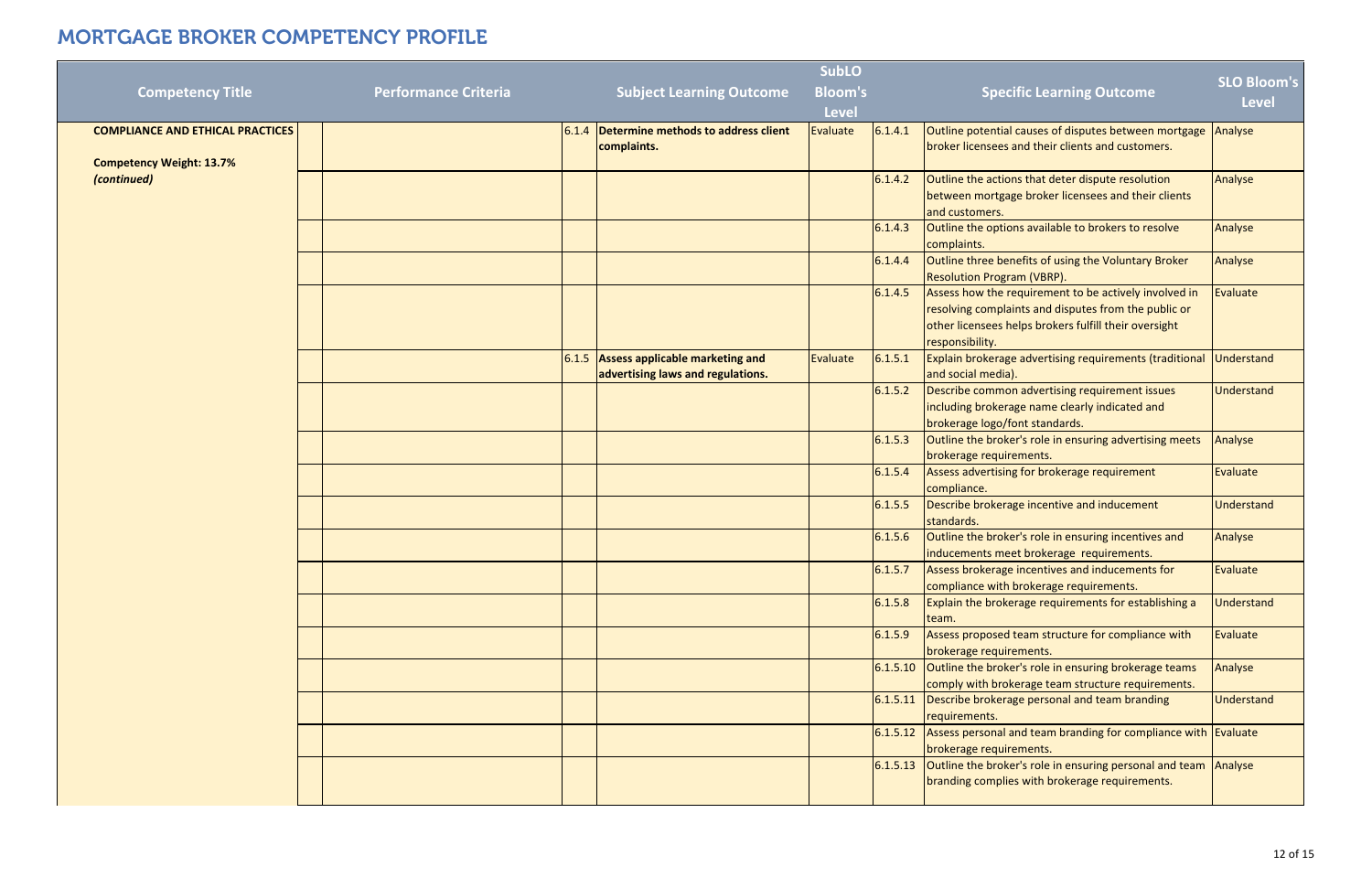| <b>Competency Title</b>                 | <b>Performance Criteria</b> | <b>Subject Learning Outcome</b>           | <b>SubLO</b><br><b>Bloom's</b><br><b>Level</b> |         | <b>Specific Learning Outcome</b>                                                                                                      | <b>SLO Bloom's</b><br><b>Level</b> |
|-----------------------------------------|-----------------------------|-------------------------------------------|------------------------------------------------|---------|---------------------------------------------------------------------------------------------------------------------------------------|------------------------------------|
| <b>COMPLIANCE AND ETHICAL PRACTICES</b> |                             | $6.1.6$ Outline record keeping compliance | Analyse                                        | 6.1.6.1 | Outline records retention policies and processes                                                                                      | Analyse                            |
| <b>Competency Weight: 13.7%</b>         |                             | requirements.                             |                                                |         | required to comply with the Real Estate Act, the Rules,<br>and other regulatory requirements.                                         |                                    |
| (continued)                             |                             |                                           |                                                | 6.1.6.2 | Outline records management and control related to<br>licensing and registration and proper use of myRECA.                             | Analyse                            |
|                                         |                             |                                           |                                                | 6.1.6.3 | Outline records related consent, sharing, and use<br>requirements.                                                                    | Analyse                            |
|                                         |                             |                                           |                                                | 6.1.6.4 | Assess recordkeeping for compliance with brokerage<br>requirements.                                                                   | <b>Evaluate</b>                    |
|                                         |                             |                                           |                                                | 6.1.6.5 | Outline the broker's role in ensuring recordkeeping<br>complies with brokerage requirements.                                          | Analyse                            |
|                                         |                             |                                           |                                                | 6.1.6.6 | Determine the impact of document management<br>requirements on compliance with REA, the Rules, and<br>applicable privacy legislation. | Evaluate                           |
|                                         |                             |                                           |                                                | 6.1.6.7 | Determine how document management requirements<br>help brokers fulfil their oversight responsibilities.                               | Evaluate                           |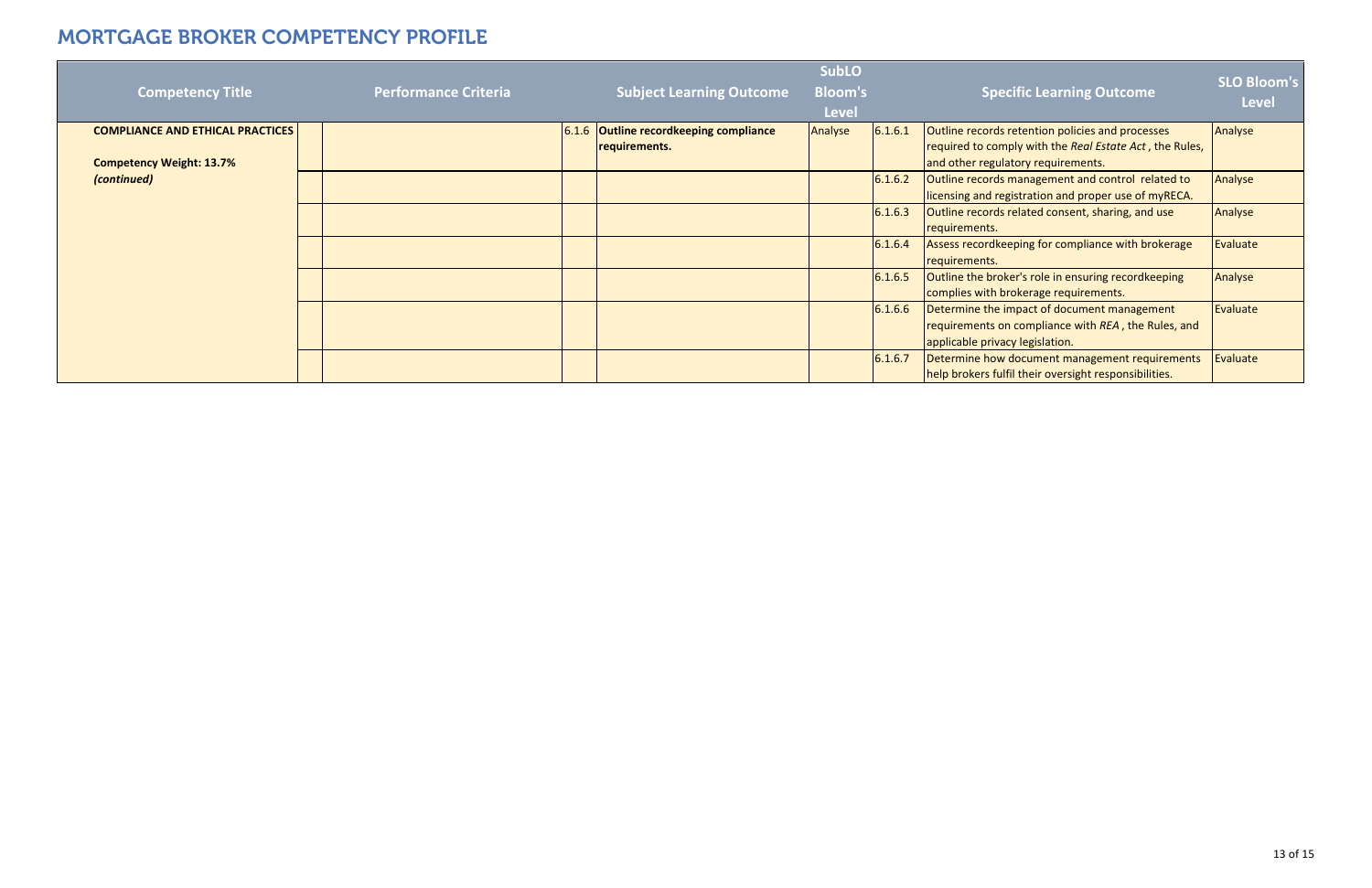|     | <b>Competency Title</b>                                        | <b>Performance Criteria</b>                              |       | <b>Subject Learning Outcome</b>                                                                                                 | <b>SubLO</b><br><b>Bloom's</b><br><b>Level</b> |         | <b>Specific Learning Outcome</b>                                                                                                                                                                                                                        | <b>SLO Bloom's</b><br><b>Level</b> |
|-----|----------------------------------------------------------------|----------------------------------------------------------|-------|---------------------------------------------------------------------------------------------------------------------------------|------------------------------------------------|---------|---------------------------------------------------------------------------------------------------------------------------------------------------------------------------------------------------------------------------------------------------------|------------------------------------|
| 7.0 | <b>ENSURE COMPETENT SERVICES ARE</b><br>PROVIDED TO THE PUBLIC | 7.1 Brokerage public service standards and<br>practices. | 7.1.1 | Outline consumer protection methods.                                                                                            | Analyse                                        | 7.1.1.1 | Describe consumer protection standards.                                                                                                                                                                                                                 | Understand                         |
|     | <b>Competency profile: 16.6%</b>                               |                                                          |       |                                                                                                                                 |                                                | 7.1.1.2 | Outline client information protection requirements<br>under federal and provincial privacy legislation.                                                                                                                                                 | Analyse                            |
|     |                                                                |                                                          |       |                                                                                                                                 |                                                | 7.1.1.3 | Distinguish customer service standards related to<br>coverage for deals when associates are absent.                                                                                                                                                     | Analyse                            |
|     |                                                                |                                                          | 7.1.2 | Compare and contrast alternative<br>methods to address conflicts of interest.                                                   | Evaluate                                       | 7.1.2.1 | Outline the requirements under the Rules related to<br>disclosing and dealing with conflicts of interest.                                                                                                                                               | Analyse                            |
|     |                                                                |                                                          |       |                                                                                                                                 |                                                | 7.1.2.2 | Outline brokerage conflict of interest policies.                                                                                                                                                                                                        | Analyse                            |
|     |                                                                |                                                          |       | 7.1.3 Explain the mortgage broker's role as it<br>relates to mortgage brokerage<br>professionalism and ethical<br>expectations. | Analyse                                        | 7.1.3.1 | Outline a mortgage broker's responsibility in<br>communicating, supporting, and exemplifying<br>brokerage professionalism and ethical expectations.                                                                                                     | Analyse                            |
|     |                                                                |                                                          |       |                                                                                                                                 |                                                | 7.1.3.2 | Outline dispute resolution options for dealing with<br>issues between brokerage professionals.                                                                                                                                                          | Analyse                            |
|     |                                                                |                                                          | 7.1.4 | Assess practice standards issues.                                                                                               | Evaluate                                       | 7.1.4.1 | Summarize mortgage professional responsibilities<br>related to practice standards.                                                                                                                                                                      | Understand                         |
|     |                                                                |                                                          |       |                                                                                                                                 |                                                | 7.1.4.2 | Determine appropriate actions to address practice<br>standards issues.                                                                                                                                                                                  | Analyse                            |
|     |                                                                |                                                          | 7.1.5 | Assess potential brokerage relationship   Evaluate<br>building opportunities.                                                   |                                                | 7.1.5.1 | Describe strategic alliances that may enhance customer<br>service.                                                                                                                                                                                      | Understand                         |
|     |                                                                |                                                          |       |                                                                                                                                 |                                                | 7.1.5.2 | Explain how strategic alliances enhance customer<br>service.                                                                                                                                                                                            | Understand                         |
|     |                                                                |                                                          |       |                                                                                                                                 |                                                | 7.1.5.3 | Determine potential brokerage relationship building<br>opportunities.                                                                                                                                                                                   | Evaluate                           |
|     |                                                                |                                                          |       |                                                                                                                                 |                                                | 7.1.5.4 | List service providers that may be valuable brokerage<br>relationships (e.g.: lawyers, financial planners, insurance<br>brokers, other brokerages with different lender<br>products, other credit products, real estate<br>professionals, and bankers). | Remember                           |
|     |                                                                |                                                          |       | 7.1.6 Assess the value of establishing and<br>managing relationships with lenders.                                              | Evaluate                                       | 7.1.6.1 | Distinguish the benefits of good relationships with<br>lenders (potentially quicker service, help in structuring<br>deals, and better compensation).                                                                                                    | Analyse                            |
|     |                                                                |                                                          |       |                                                                                                                                 |                                                | 7.1.6.2 | Explain potential consequences of poor lender<br>relationships.                                                                                                                                                                                         | Understand                         |